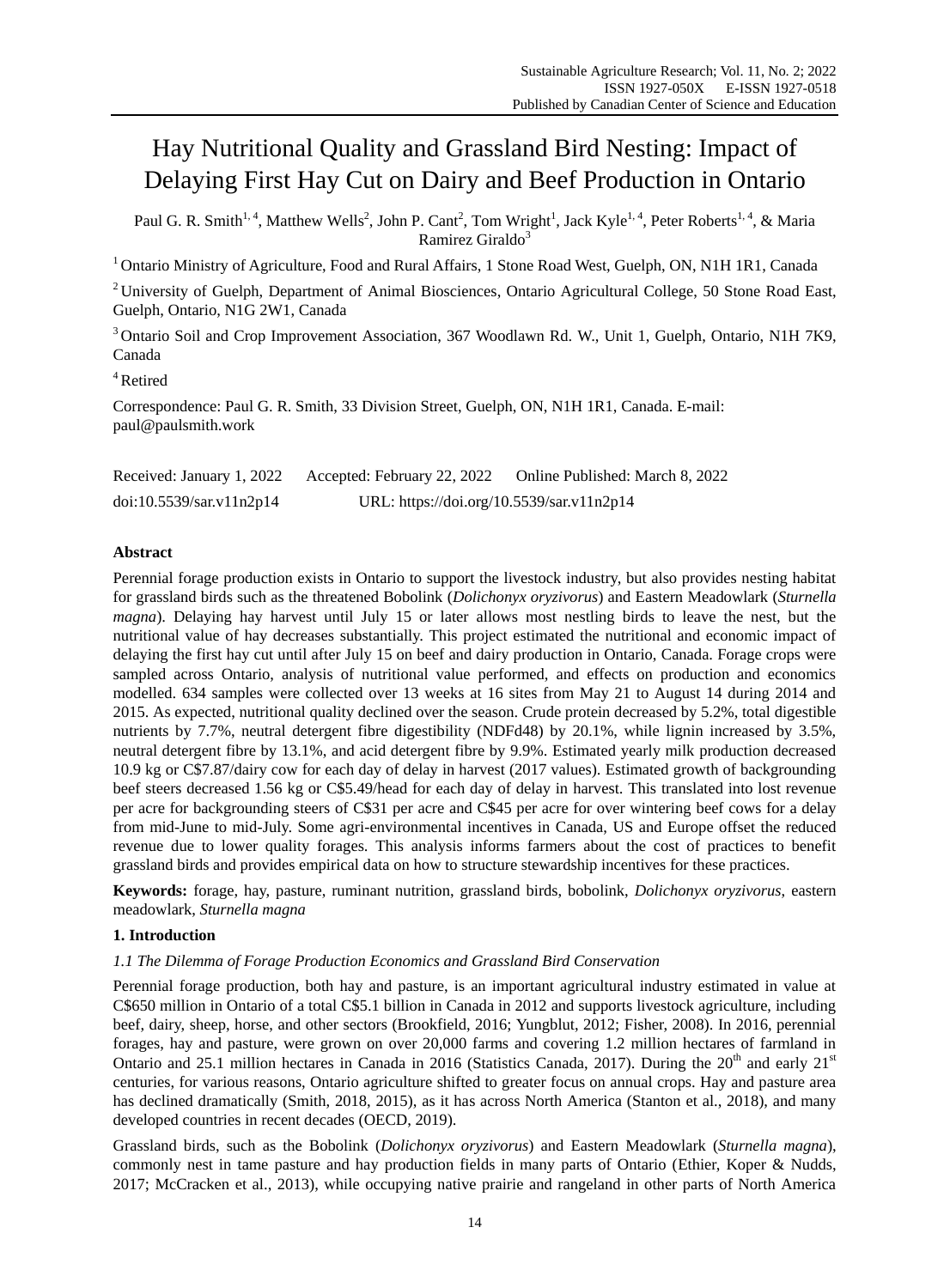(North American Bird Conservation Initiative Canada, 2019; Renfrew et al., 2019; Wilsey, et al., 2019). In pre-European colonization conditions in Ontario, grassland birds were restricted to natural grasslands, wet meadows and habitats created by Indigenous peoples' landscape management (McCracken et al., 2013). Populations of grassland birds increased in Ontario with European-style agriculture during the  $18<sup>th</sup>$  and  $19<sup>th</sup>$ centuries, especially large areas of pasture and hay to support horses and ruminants (Smith, 2018, 2015; McCracken et al., 2013). Today the nesting of many grassland-nesting species depends on the shrinking area of pasture and hay on working agricultural lands with its concomitant grazing and harvesting, east of the extensive prairie ecosystems (Renfrew et al., 2019).

To improve understanding of trade-offs between forage nutritional quality, economics and grassland bird nesting success, this study quantified the change in the nutritional quality of Ontario forages over the growing season from mid-May to mid-August and modeled the nutritional, production and economic impacts of delaying hay harvest.

#### *1.2 Bird Species Conservation Status*

Bobolink and Eastern Meadowlark were designated threatened species in 2010 and 2012 respectively under Ontario's *Endangered Species Act* and in 2010 and 2011 under Canada's federal *Species at Risk Act* due to their declining populations (Smith, 2018; McCracken et al., 2013). Better understanding of the economic impact of practices to benefit grassland birds was identified as a research priority in the recovery strategy for these species (Ontario Ministry of Environment, Conservation and Parks, 2020; McCracken et al., 2013). This paper helps address that research priority. It also builds on previous analysis of the economic impact (Mussell et al., 2013) and some nutritional analyses included in grassland bird ecology studies (Diemera & Nocera, 2016; Brown & Nocera, 2017).

The specific causes of declining grassland bird populations are complex but failure of young birds to survive and reproduce is clearly a major concern (North American Bird Conservation Initiative Canada, 2019; Renfrew et al. 2019; Wilsey et al., 2019; Stanton, Morrissey, & Clark, 2018; Ethier et al., 2017; Ethier & Nudds, 2015; Hill et al., 2014; McCracken et al., 2013). Young birds depend on their parents for food for a long period and are especially vulnerable until they fledge. Hay harvest or grazing before the young birds fledge can result in bird mortality. Biologists estimate most young Bobolinks leave the nest in Ontario by July 15 in most years (Put et al., 2020; Campomizzi et al., 2019; Pintaric, 2018; Brown and Nocera, 2017; Diemer and Nocera, 2016). July 15 is quite late from a forage nutritional quality perspective (Diemera and Nocera, 2016; Mussell et al., 2013; Berdahl, Karn, & Hendrickson, 2004; Ball et al., 2001). In addition, if harvest only began after July 15, the overall first cut harvest period would extend well into August.

#### *1.3 Forage Production*

The science of forage production has long established the decline of nutritional value of forages through the growing season and sought to identify optimal harvest times (Moore, Lenssen, & Fales, 2020; Karn et al., 2004; Ball et al., 2001; Upfold and Wright, 1994). As perennial forages (hay) mature over the season there is a natural, inevitable drop in quality. Mature forages contain a higher ratio of stems to leaves, lower levels of available protein and non-structural carbohydrates, and higher amounts of fibre, providing limited energy and lower digestibility in both grasses and legumes (Foster et al., 2021; Jensen et al., 2017; Palmonari et al., 2014; Yari et al., 2012; Berdahl, Karn, & Hendrickson, 2004).

The species composition of perennial forage crops is variable but generally includes legumes and grasses in differing mixtures tailored to site conditions and livestock species (Ontario Ministry of Agriculture, Food and Rural Affairs, 2009; Upfold & Wright, 1994). Forage grown for dairy production tends to be primarily alfalfa-dominated (*Medicago sativa* L.; Roche et al., 2017), while forage for beef, sheep and other livestock species may have more grass species and include other legumes. Bobolink and Eastern Meadowlark are more numerous in grass-dominated hay fields but do nest in all types of hay (McCracken et al., 2013). As well, alfalfa-dominated hay grown for dairy production is usually harvested much earlier and more often than grass-dominated hay, to meet the higher nutritional needs. This combination of factors has led to some grassland bird conservation efforts to focus on mixed forage crops grown for beef, sheep, and other livestock, rather than alfalfa-dominated forage grown for dairy production (Diemera & Nocera, 2016; McCracken et al., 2013).

## *1.4 Conservation Measures*

The trade-offs between conservation of grassland bird nesting and forage nutritional value for livestock and farm economics are becoming familiar. In Europe, many farmland, grassland, and meadow bird species also depend on agricultural grasslands and delaying forage harvest is often recommended (OECD, 2019; Broyer et al., 2016).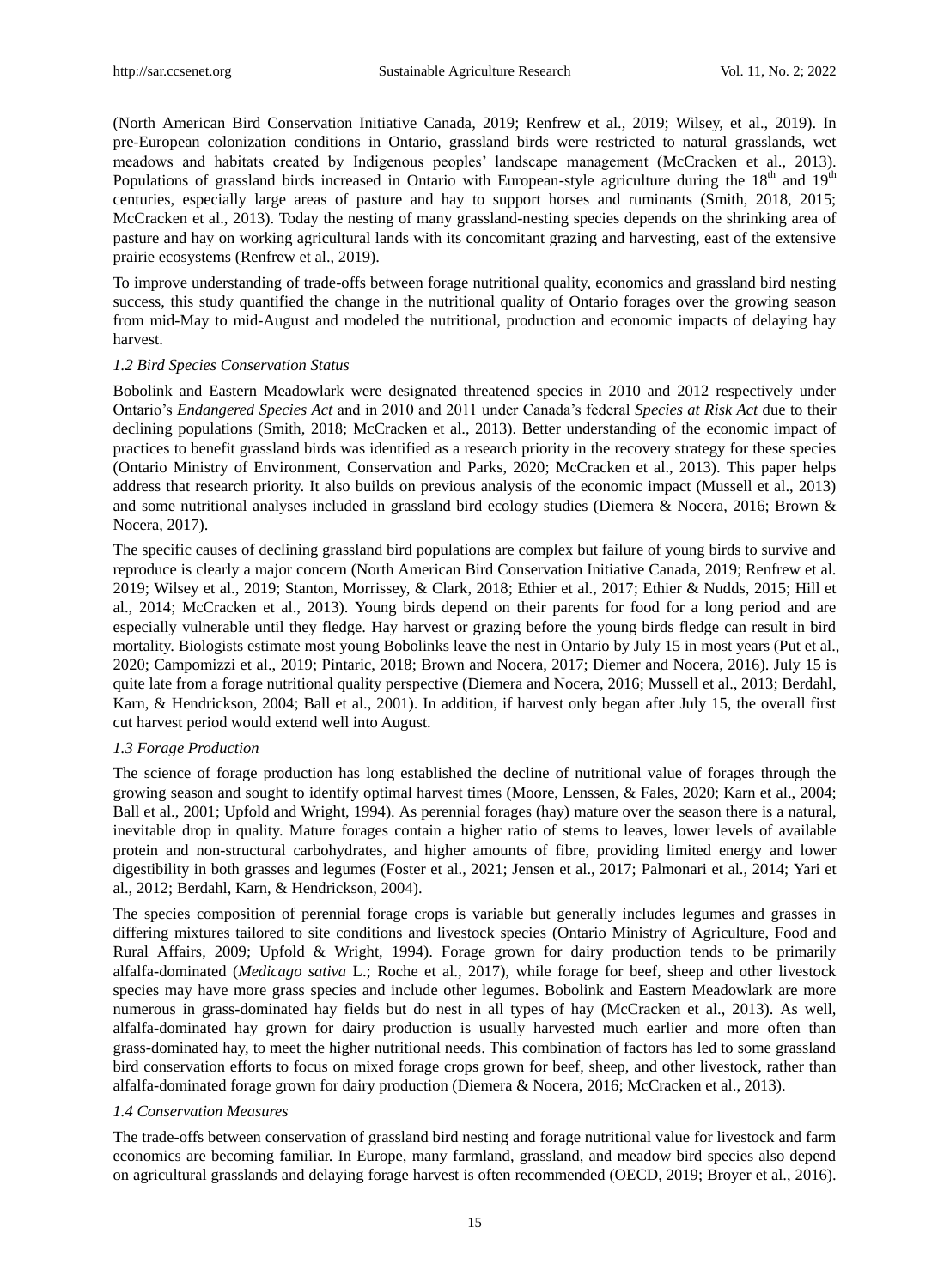Stewardship funding and extension programs seek to address these trade-offs. Educational materials and tools allow farmers to assess those trade-offs and make informed decisions (e.g., Kyle & Reid, 2015).

Some agri-environmental incentive programs in Europe, United States, and Canada offer incentives to offset the reduced revenue due to lower quality forages (OECD, 2019; Smith, 2018; Perlut et al., 2011). Several US Farm Bill programs offer incentives, such as the US Conservation Reserve Program that funds setting aside land until after the nesting period (Shew et al., 2021). In Vermont, the Wildlife Habitat Incentive Program provided reimbursement of up to US\$62/ha (C\$33 / acre) for delayed hay cutting in 2008–2009 (Perlut et al., 2011). An ecological services valuation approach was also tried in the US, raising funds from the public for on-farm Bobolink conservation (Swallow et al., 2018).

Europe has a long history with conserving farmland birds and plant and animal species on farmland and semi-natural habitats and has well-funded agri-environmental schemes focused on biodiversity (OECD, 2019). So European agri-environmental schemes offer significant incentives for biodiversity conservation including farmland, grassland, and meadow birds (e.g., as much as £260 /ha, or C\$183 / acre for the endangered Corn Crake; Perkins et al., 2011).

In Ontario, the Species at Risk Partnerships on Agricultural Lands program and the Grassland Stewardship Program provided up to C\$40/ac/year for delayed haying (Johnson, 2020; Ontario Soil and Crop Improvement Association, 2022, 2018). A PEI program offered farmers C\$25 / acre for delayed haying to benefit grassland birds (Johnson, 2020).

#### *1.5 Study Purpose*

This study quantified the change in nutritional quality of Ontario forages over the growing season from mid-May to mid-August and estimated the production and economic effects in beef and dairy production systems. This is to improve understanding of the trade-offs between forage nutritional quality, economics, and grassland bird nesting success. Estimates of the reduced quality of forage allow the calculation of reduced animal weight gain or milk production, and from that the estimation of economic impact based on costs and prices. These in turn allow for calculation of reduced economic value of hay on a per acre basis based on average hay yields. These estimates inform evidence-based educational materials and stewardship programs that assist farmers in decision-making regarding practices to benefit grassland birds.

## **2. Methods**

## *2.1 Field Sampling and Locations*

Perennial forage (hay) samples were collected weekly at 16 cooperating farm sites across Ontario from May 21 - August 14 of 2014 and 2015 (Table 1 and Figure 1; two sites were sampled only in 2014), (for detail see Wells et al. 2018). This extends beyond the usual first-cut hay harvest dates to mid-August to reflect an extended season under hypothetical delayed start of hay harvest until July 15, with hay harvest continuing until complete.

On cooperating farms, a section of each field was cordoned off and left unharvested and undisturbed for sampling throughout the duration of the project. Samples were taken from a 45.7x45.7 cm (18x18 inch) plot by cutting the forage 7.6 cm (three inches) above the ground. One or two samples were taken each week for 12-13 weeks. 634 forage samples were collected for analysis, 292 in 2014 and 342 in 2015. Collected samples were weighed, bagged and frozen until delivered to the lab for analysis.

Figure 1 shows the geographic locations of the 16 sampling sites as well as the area of hay by township in Ontario (2011 census). The sampling sites were selected to reflect the differences in growing conditions across the province and predominant areas of forage production. The sites reflect a wide range of values of Crop Heat Units for production from 2400-3100 (Table 1), covering most common growing conditions for forages. The sites include different species mixes (Table 1): legume (alfalfa-dominated), grass (grass-dominated) or mixed (a relatively equal mixture of legumes and grasses). Where possible, sites with all three types of forage categories were sampled in each geographic region. The sampling sites were grouped into four regions and location data are noted in Table 1 and used in nutritional modeling. The two northern Ontario sites are excluded from regional comparisons due to small sample size for the northern region.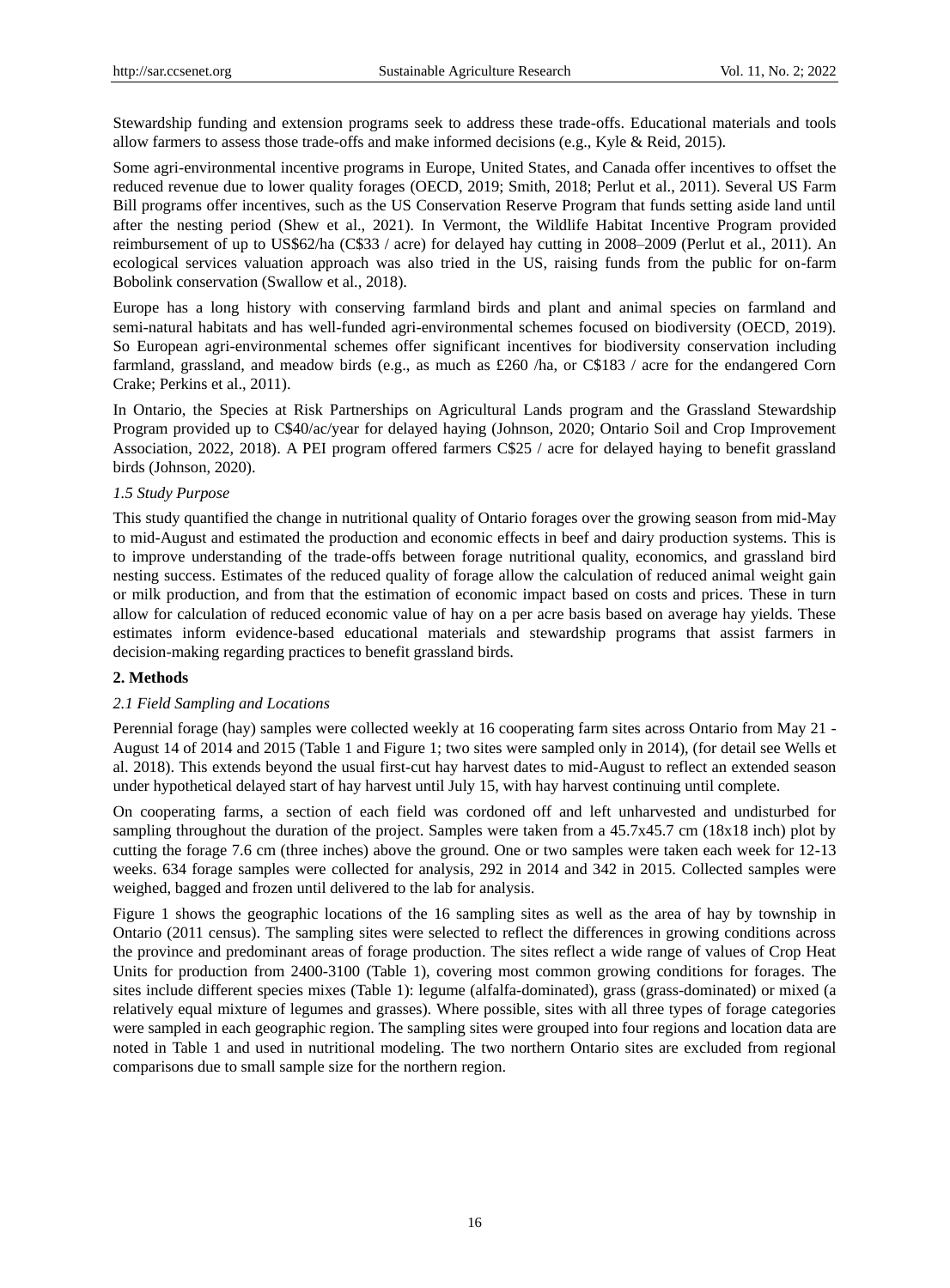

Figure 1. Sampling site locations and hay area across Ontario

|  |  |  |  |  | Table 1. Location and characteristics of sampling sites for delayed harvest forage nutritional study |  |  |
|--|--|--|--|--|------------------------------------------------------------------------------------------------------|--|--|
|  |  |  |  |  |                                                                                                      |  |  |

| Region                                 | County, Region,                    | Sampling      | Crop Heat | Type of Forage   |
|----------------------------------------|------------------------------------|---------------|-----------|------------------|
|                                        | District                           | Site Location | Units     |                  |
| Southwestern Ontario<br>Norfolk County |                                    | St. Williams  | 3100      | Grass-dominated  |
|                                        | <b>Oxford County</b>               | Embro         | 2900      | Legume-dominated |
|                                        | <b>Bruce County</b>                | Chesley       | 2700      | Grass-dominated  |
|                                        | <b>Wellington County</b>           | Elora         | 2700      | Legume-dominated |
|                                        | <b>Grey County</b>                 | Dundalk       | 2500      | Grass-dominated  |
| Southeastern Ontario                   | <b>Prescott and Russell</b>        | Alfred        | 2900      | Mixed            |
|                                        | Leeds and Grenville                | Kemptville    | 2900      | Grass-dominated  |
|                                        | Stormont, Dundas and Glengarry     | Winchester    | 2900      | Legume-dominated |
|                                        | Renfrew                            | Renfrew       | 2700      | Grass-dominated  |
| Southcentral Ontario                   | Kawartha Lakes (formerly Victoria) | Cambray       | 2700      | Grass-dominated  |
|                                        | Durham Region                      | Enniskillen   | 2900      | Legume-dominated |
|                                        | Peterborough County                | Keene         | 2700      | Grass-dominated  |
|                                        | Northumberland County              | Warkworth     | 2900      | Mixed            |
|                                        | Simcoe County                      | Oro.          | 2700      | Grass-dominated  |
| Northern Ontario                       | Algoma District                    | Echo Bay      | 2500      | Grass-dominated  |
|                                        | <b>Timiskaming District</b>        | New Liskeard  | 2400      | Grass-dominated  |

#### *2.2 Laboratory Analysis*

Forage samples were analyzed at a commercial feed laboratory (A&L Canada Laboratories Ltd., London, Ontario). This is the first systematic survey over time (season and year) of forage quality in Ontario that analyzed samples for neutral detergent fibre digestibility (NDFd48), a forage analysis method that assesses NDF digestibility using an in vitro system that approximates the true digestibility in the rumen. Samples were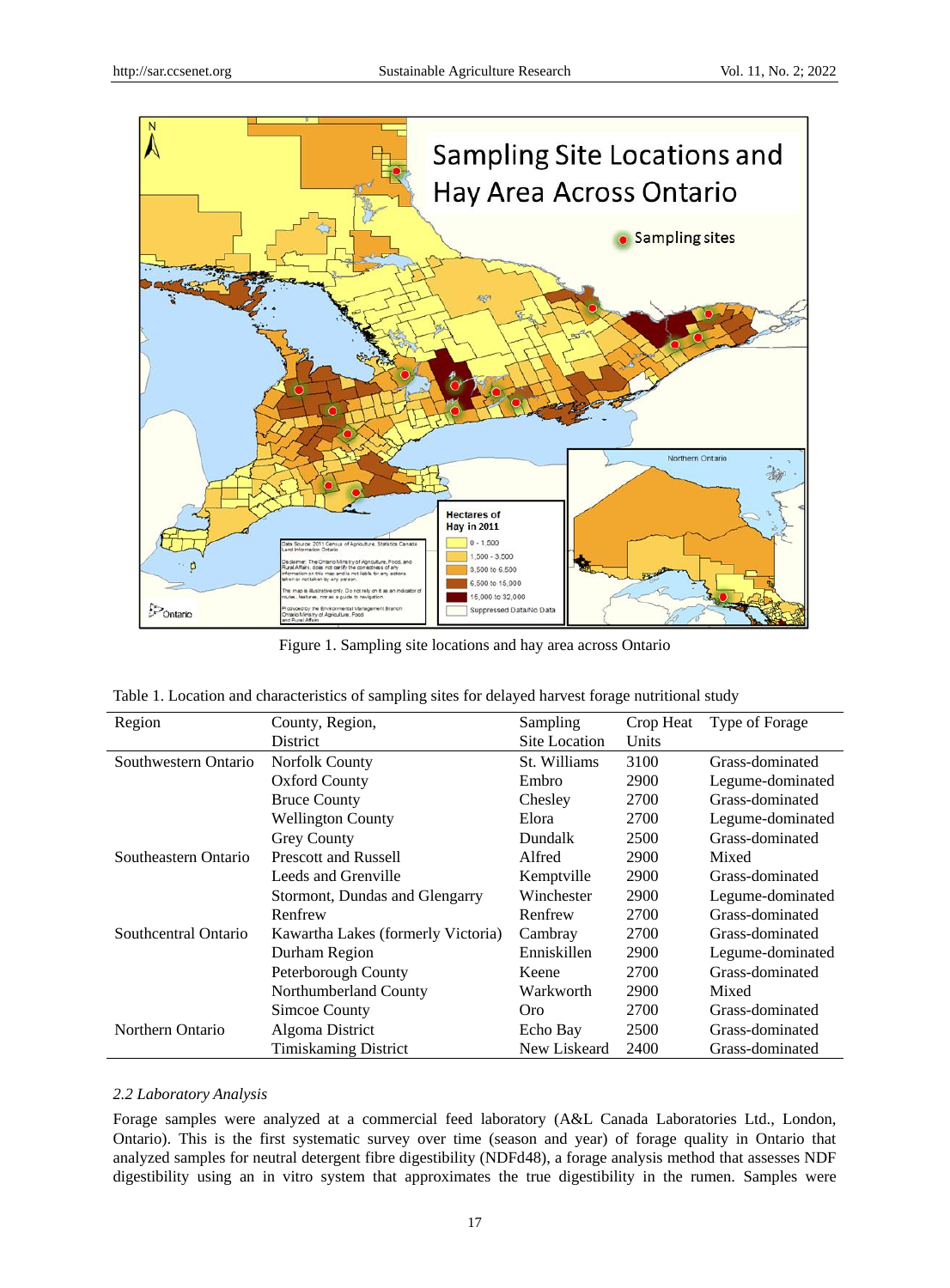analyzed for NDFd using the Daisy II incubator (Ankom Technology, Macedon, New York) using the Van Soest buffers for macro and micro solutions. In vitro true digestibility was determined using Ankom Technology Method 3. After the required in vitro incubation time, NDF was determined using Ankom Method 6, Neutral Detergent Fibre in Feeds – FBT for A2 fibre analyzer.

Laboratory analyses were performed on each sample (634 samples) to determine the concentration of dry matter (DM), neutral detergent fibre (NDF), acid detergent fibre (ADF), crude protein (CP), soluble protein, undegradable intake protein (UIP), lignin, and other variables such as micronutrients. Neutral Detergent Fibre Digestibility (NDFd48) was also measured to assess digestibility in rumen fluid (for 48 hours, see more below). Key variables are defined, and their significance described below (Weiss & Hall, 2020; Ontario Ministry of Agriculture, Food and Rural Affairs, 2016; Ball et al., 2001).

*Dry Matter* - is the moisture-free material left after drying the sample in a laboratory oven. It is standard practice to evaluate the feed and balance rations using a dry matter basis.

*Crude Protein* (CP) - is calculated based on the nitrogen content of the feed. Protein is approximately 16% nitrogen and total nitrogen is measured to calculate a value for crude protein. CP is expressed as a percent of dry matter.

*Soluble Crude Protein* - is most readily available to animals and can be absorbed across the rumen wall. Soluble protein is expressed as a percentage of total crude protein.

*Undegradable Intake Protein* (UIP) – or by-pass protein, is the fraction of protein that is resistant to degradation by rumen microbes. UIP is expressed as a percentage of total crude protein.

*Acid Detergent Fibre* (ADF) - refers to the cell wall portion of forage, made up of lignin and cellulose. The value reflects the ability of animals to digest the forage. ADF represents the portion of hay that doesn't dissolve in an acid detergent solution. It has a strong (negative) relationship with total forage digestibility. ADF is used to define guidelines for hay quality, as ADF increases, forage quality declines. ADF is expressed as a percent of dry matter.

*Neutral Detergent Fibre* (NDF) - refers to the cell wall fraction that includes ADF and hemicellulose. The NDF value is related to the amount of forage the animal can consume and as NDF increases, the dry matter intake generally decreases. NDF is expressed as a percent of dry matter.

*Neutral Detergent Fibre Digestibility* (NDFd) – is feed digestibility in rumen fluid based on 48 hours (NDFd48) in an in-vitro digestibility analysis. It measures how much of the feed has been digested by the microbes in rumen fluid after 48 hours. NDFd48 is expressed as a percent of NDF.

*Total Digestible Nutrients* (TDN) - an equation is used to calculate energy or total digestible nutrients (TDN). This is the first limiting parameter for milk production. This measure includes NDF, lignin, fat, starch, mineral and bound protein and is used to estimate energy values. TDN is expressed as a percent of dry matter.

*Lignin* - is the indigestible portion of the plant cell and increases with the maturity of the forage. Lignin negatively affects the digestion of the cell wall by acting as a physical barrier to the microbial enzymes. Lignin is expressed as a percent of dry matter.

Statistical analysis of the laboratory nutritional analysis data was undertaken using Microsoft Excel and associated statistical add-ins and PSPP statistical analysis software version 1.4.1. Analytical tools include analysis of variance, regression, and correlation.

## *2.3 Nutritional Modeling and Economic Analysis Methods*

Modeling methods were used to estimate the effects on milk production and weight gain in livestock fed rations including forages harvested on different dates. The standard National Research Council models for livestock production were used for estimates for dairy (National Research Council, 2001) and beef production (National Academies of Sciences, Engineering, and Medicine, 2016). These models are sets of equations developed by industry experts to predict production outcomes of animals fed varying diets, based on decades of research and are viewed as industry and academic standards.

For the nutritional modeling study, provincial level results included all sites and samples. Regional estimates were made based on the sites grouped into the four regions (Table 1) and the nutritional data was averaged to provide a single value for each sampling week for each region. Region-specific results for northern region sites are not presented here due to the small sample size, but the northern sites' data are included in provincial level estimates.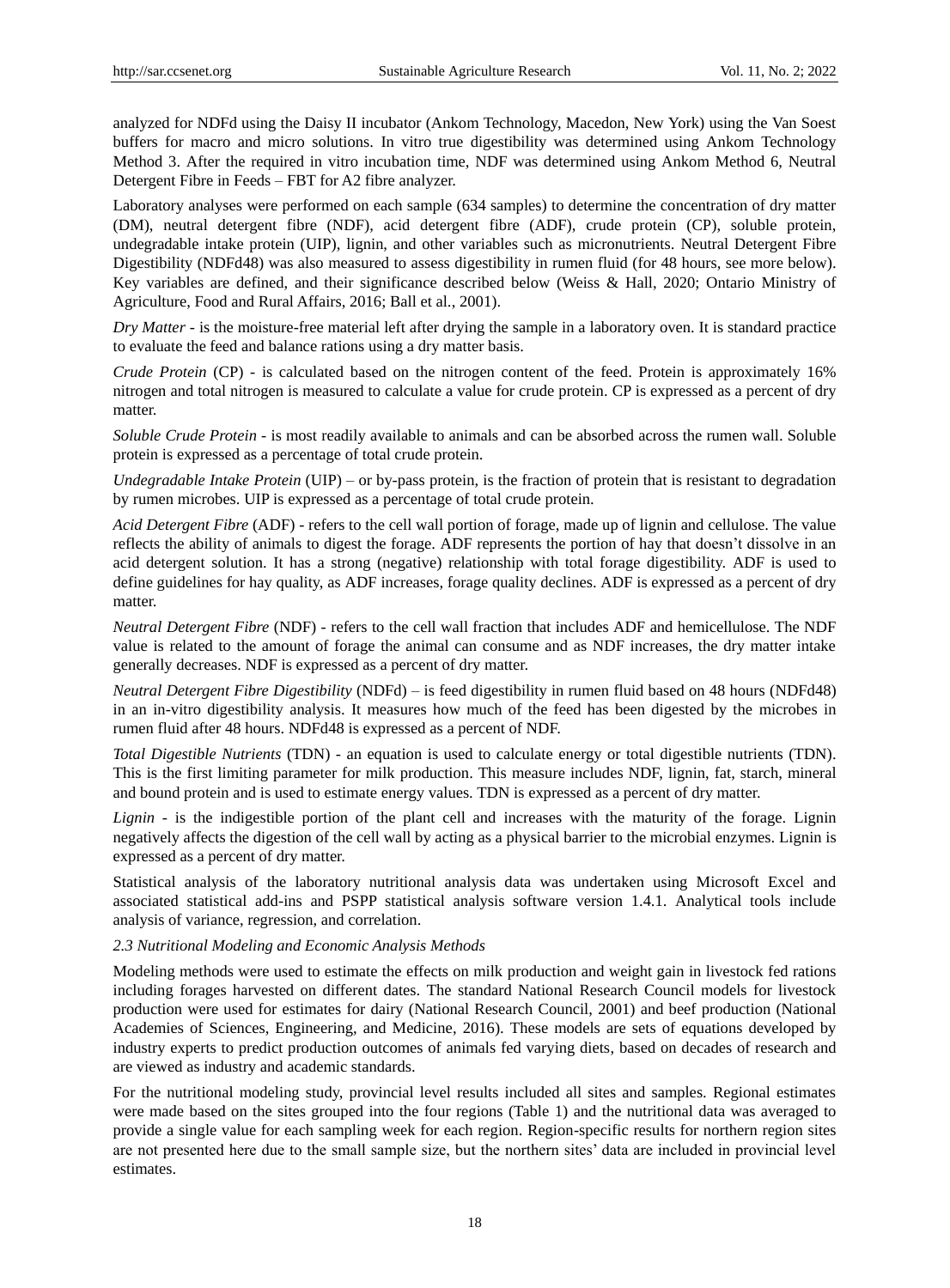The modelling required inputs regarding composition of feed rations, weight gain, milk production, hay yield, prices, costs, and other factors for each scenario. These are outlined with the results for each scenario.

#### **3. Results**

#### *3.1 Forage Sampling*

Table 2 shows the average value, percent change and correlation with date of first cut May to August for eight key nutritional parameters. Most variables associated with positive nutritional value decline significantly through the season including Crude Protein (CP), Neutral Detergent Fibre Digestibility (NDFd48) and Total Digestible Nutrients (TDN). Soluble Crude Protein and Undegradable Intake Protein (UIP) changed relatively little. Variables indicative of low digestibility increased over the season, Lignin, Acid Detergent Fibre (ADF) and Neutral Detergent Fibre (NDF). Again, these results are typical and reflect well known trends in seasonal forage quality (e.g., Berdahl et al., 2004; Ball et al., 2001; Upfold & Wright, 1994).

Table 2. Change in nutritional parameters of forage first harvested from May to August and correlation with date, averaged for all sites

| Variable                 | Mean 2014-2015                   | 2014 Mean      | 2015 Mean      | Overall Mean        | Correlation     |
|--------------------------|----------------------------------|----------------|----------------|---------------------|-----------------|
|                          | (percent of                      | percent change | percent change | May-Aug change      | with Date       |
|                          | $\text{dry matter}$ <sup>1</sup> | May-Aug        | May-Aug        | with standard error | of first $cut2$ |
| Crude Protein (CP)       | 12.91                            | $-4.5\%$       | $-5.9\%$       | $-5.2\% \pm 1.3$    | $-0.869***$     |
| Soluble Crude            | 43.64                            | $-0.7\%$       | $-1.4%$        | $-1.1\% \pm 2.1$    | $-0.217$        |
| Protein                  |                                  |                |                |                     |                 |
| Un-degradable            | 28.18                            | 0.4%           | 0.7%           | $0.5\% \pm 1.0$     | 0.218           |
| Intake Protein (UIP)     |                                  |                |                |                     |                 |
| <b>Neutral Detergent</b> | 45.10                            | $-13.0%$       | $-27.3%$       | $-20.1\% \pm 5.4$   | $-0.942***$     |
| Fibre Digestibility      |                                  |                |                |                     |                 |
| (NDFd48)                 |                                  |                |                |                     |                 |
| <b>Total Digestible</b>  | 61.60                            | $-5.8\%$       | $-9.7\%$       | $-7.7\% \pm 1.2$    | $-0.970***$     |
| Nutrients (TDN)          |                                  |                |                |                     |                 |
| Lignin                   | 5.61                             | $+2.2%$        | $+4.8%$        | $+3.5\% \pm 0.8$    | $0.991***$      |
| <b>Acid Detergent</b>    | 35.05                            | $+7.5%$        | $+12.4%$       | $+9.9\% \pm 1.6$    | $0.970***$      |
| Fibre (ADF)              |                                  |                |                |                     |                 |
| Neutral Detergent        | 52.32                            | $+9.4%$        | $+13.1%$       | $+11.2\% \pm 2.1$   | $0.952***$      |
| Fibre (NDF)              |                                  |                |                |                     |                 |

*<sup>1</sup> Quantities are percent of dry matter except for soluble protein and undegradable intake protein (UIP) which are expressed as percent of crude protein and Neutral Detergent Fibre Digestibility (NDFd48) which is expressed as percent of NDF.*

<sup>2</sup> Statistical significance of correlation using two-tailed t-test test:  $* = P \le 0.05$ ;  $** = P \le 0.01$ ;  $*** = P \le 0.001$ ; *\*\*\*\* = P ≤ .0001.*

The values of all variables were significantly different among sites (ANOVA, F-test, p<0.001). Some variables varied significantly between the regions identified in Table 1 (CP, ADF, NDF, NDFd48, TDN, Lignin; ANOVA, F-test, p<0.05 or more significant). Many of the nutritional variables showed a statistically significant influence from crop heat units (CP, ADF, NDFd48, TDN, soluble protein, UIP, Lignin) while controlling for seasonal change as a covariate (ANOVA with covariate, F-test, p<0.001). Forage species mixture type also significantly influenced some nutritional variables (CP, NDF, NDFd48, Soluble Protein, UIP, Lignin, ANOVA, F-test, p<0.05 or more significant). Such results are expected.

#### *3.2 Nutrition Modeling*

The nutrition modeling uses the lab analysis of forage samples as inputs into standard nutrition models to estimate the effect of decreasing nutritional quality over the season on milk production and weight gain. Modeling included analyses for: dairy cows, beef steers and beef cows. Results for each of these are presented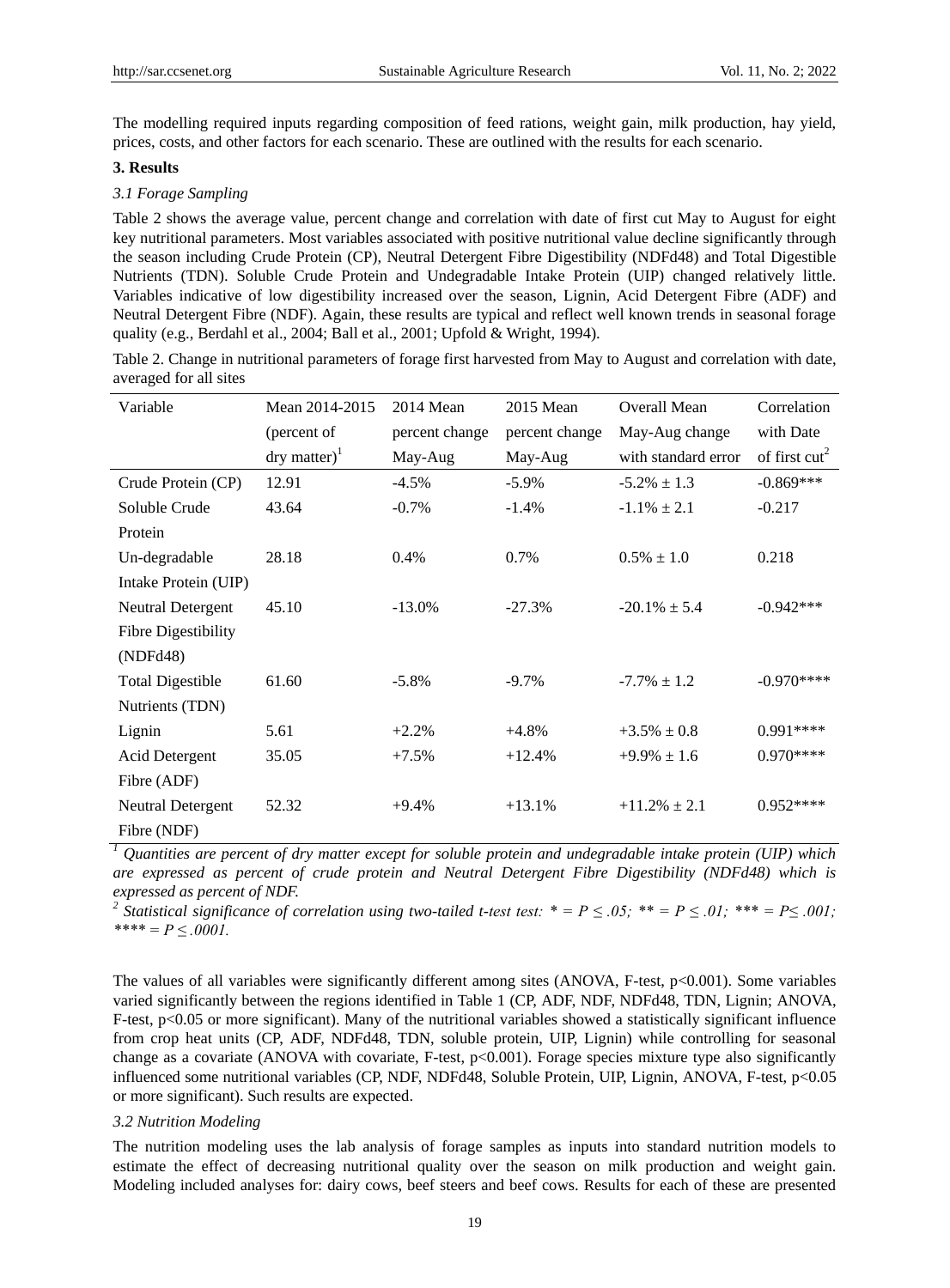below.

3.2.1 Nutrition Modeling Results: Dairy

Most lactating dairy cows in Ontario are fed a total mixed ration (TMR) containing some combination of corn silage, concentrated energy, protein and vitamin/mineral supplements, and forages, usually in the form of an alfalfa silage (haylage). The 2001 NRC dairy equations were used to generate estimates of how feeding forages harvested at each timepoint during the summer would affect milk production.

The following assumptions were made when using the dairy software:

- Mature cows with a body weight of 681 kg
- The average milk yield is 36 kg/day
- The cows are 105 Days in Milk

The following diet (on a dry matter basis), which is representative of a typical Ontario ration, was used for all calculations, with the quality of all ingredients, other than hay, being constant:

- $\bullet$  3.6% straw
- **25.5% of the sampled hay**
- 38% corn silage, containing 40% grain
- 19.4% high moisture corn
- 13.5% custom concentrate

Estimated milk production (as measured by net energy or NE allowable milk and metabolizable protein or MP allowable milk), and protein intake (CP crude protein, MPI metabolizable protein intake) all decreased over the season, declining with the decreasing quality of forage already noted (Table 3).

The decline in estimated milk production (Table 3) using forage harvested later shows the impact of the maturity of forage samples on milk production. Milk production is determined by dietary energy and protein availability. Energy is utilized by microbes in the cow's rumen which ferment the carbohydrates into volatile fatty acids (VFAs) utilized by the cow as energy and to synthesize lactose and fatty acids.

Dietary protein is found in two forms: rumen degradable protein (RDP) and undegradable protein (UIP). The rumen microbes utilize the RDP to synthesize their microbial proteins that flow out of the rumen and are digested in the cow's small intestine. UIP is unavailable to the rumen microbes, but can be available to the cow, if the protein can be digested by the cow's own enzymes, which is dependent on the protein being unbound from fibre. Neutral detergent (hemicellulose) bound crude protein may be freed by the rumen microbes, but is unavailable once past the rumen, acid detergent (cellulose + lignin) bound protein is completely unavailable and will pass through undigested.

Table 3. Change in dairy cows' estimated milk production and protein intake on a diet including forage first cut May-August 2015

|                                               | Mean   | Percent change | Correlation with               | $R^2$ |
|-----------------------------------------------|--------|----------------|--------------------------------|-------|
|                                               | value  | over season    | date of first cut <sup>1</sup> |       |
| Net energy allowable milk (kg/day)            | 35.5   | $-4.21$        | $-0.966***$                    | 93.3% |
| Metabolizable protein allowable milk (kg/day) | 36.0   | $-8.32$        | $-0.827***$                    | 68.3% |
| Crude protein intake kg/d                     | 3.7    | $-9.34$        | $-0.828***$                    | 68.5% |
| Metabolizable protein intake g/d              | 2551.0 | $-4.68$        | $-0.824***$                    | 67.9% |

<sup>1</sup> Statistical significance of two-tailed t-test test reported: \* = P  $\leq$  .05; \*\* = P  $\leq$  .01; \*\*\* = P  $\leq$  .001; \*\*\*\* =  $P \le 0.0001$ .

The amount and availability of protein is important as it determines how much protein is available to support lactation. Net energy and metabolizable protein are both critical to supporting milk production and a decrease in either will cause a loss in milk production.

Both crude protein and metabolizable protein intake (MPI) decline in hay harvested May-August (Table 3). The trend in MPI shows the effect of the maturing sampled forages on protein intakes and retention. MPI indicates the level of crude protein in the diet and how available the protein is to the animal.

These trends are expected as mature forages contain a greater ratio of stems to leaves. The leaves drive forage value with high levels of available protein and non-structural carbohydrates, providing energy. Stems are composed of primarily fibre as NDF and ADF, providing limited energy and much of the protein is fibre-bound.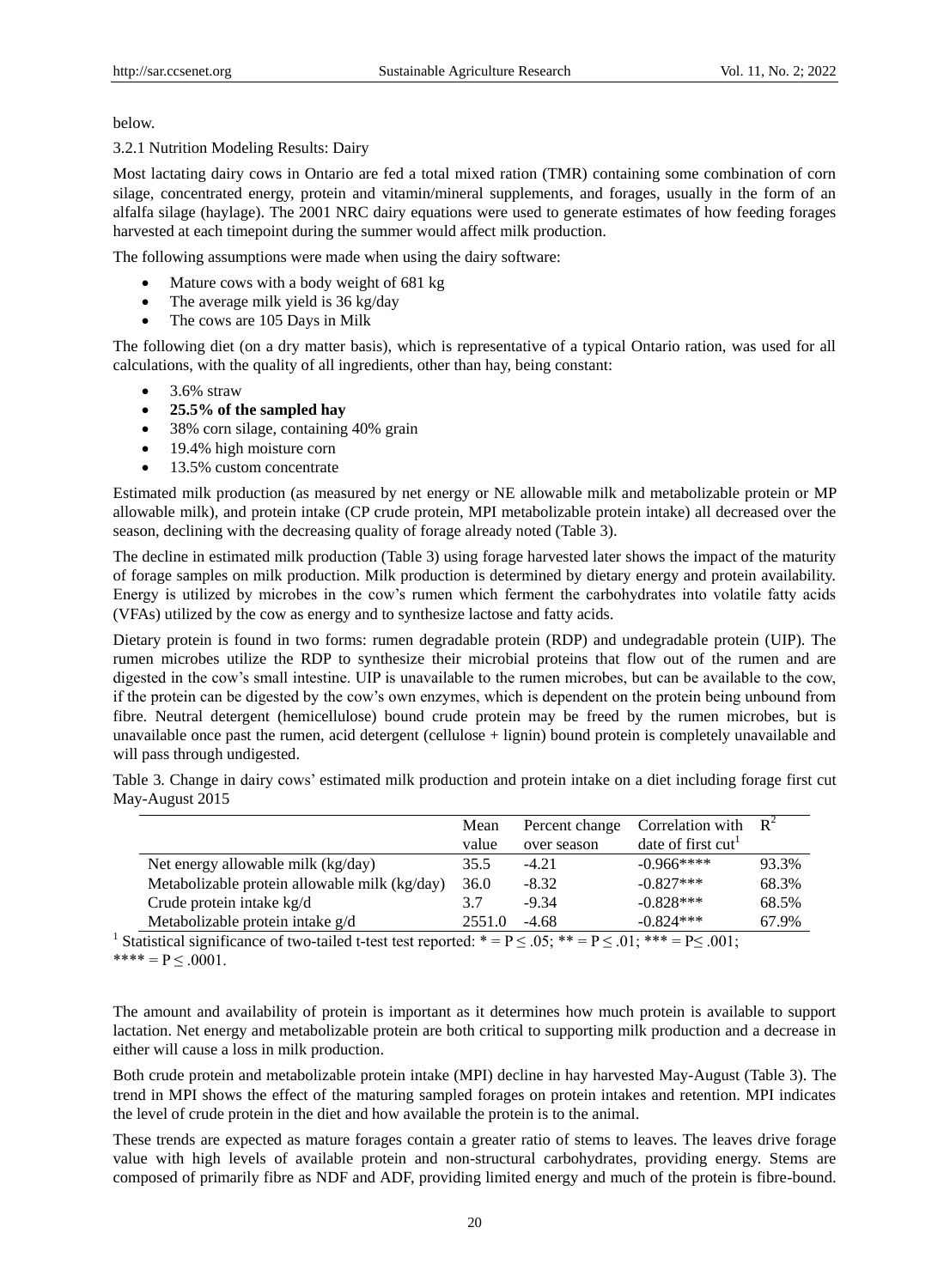As forage is left to mature, more volume of forage accumulates, but mostly from stem growth, increasing NDF and ADF and diluting available energy and protein.

3.2.2 Nutrition Modeling Results: Beef Steers

For the analysis for beef steers, feed information was input into the feed library of the Beef Cattle Nutrient Requirements Model 2016 (National Academies of Sciences, Engineering, and Medicine, 2016). The following assumptions were made for all calculations:

- Diet fed to Angus steers on a backgrounding program
- Initial body weight of 226 kg (500lb) and finishing at 408 kg (900lb)
- Steers were fed a 100%-forage diet, consisting of the sampled forage
- Steers would be fed *ad libitum,* therefore the input dry matter intake (DMI) was matched to the predicted DMI

Beef steer weight gain decreased over the season with decreasing forage quality as illustrated in Table 4. The measures of weight gain are metabolizable energy (ME) allowable gain and metabolizable protein (MP) allowable gain. ME and MP allowable gain follow the same principles as NE and MP allowable milk for dairy cows, but for backgrounding beef steers the energy and protein are being utilized to support structural growth of muscle tissue.

|                                                                                                                                   | Mean  | Percent Change   | Correlation with  | $R^2$ |
|-----------------------------------------------------------------------------------------------------------------------------------|-------|------------------|-------------------|-------|
|                                                                                                                                   | value | over season      | date of first cut |       |
| Metabolizable Energy allowable gain (kg/day)                                                                                      | 0.762 | -58.8%           | $-0.984***$       | 96.8% |
| Metabolizable protein allowable gain (kg/day)                                                                                     |       | $0.726 - 35.9\%$ | $-0.945***$       | 89.3% |
| Expected Dry Matter Intake (kg/day)                                                                                               | 7.4   | 0.63%            | $0.648*$          | 41.9% |
| Statistical significance of two-tailed t-test test: $* = P \lt 0.5$ . $** = P \lt 0.1$ . $*** = P \lt 0.01$ . $*** = P \lt 0.001$ |       |                  |                   |       |

Table 4. Trends in beef steer estimated weight gain on a diet of forages harvested May-August 2015

<sup>1</sup> Statistical significance of two-tailed t-test test: \* = P  $\leq .05$ ; \*\* = P  $\leq .01$ ; \*\*\* = P  $\leq .001$ ; \*\*\*\* = P  $\leq .0001$ .

The primary production parameter for beef cattle is daily body weight gain and it tended to decrease, similarly to the predicted milk production for dairy cattle, as the rations included forage from lower quality later harvests. These results are due to the increase in the proportion of stems in the mature forage, causing an increase in fibre and decrease in the concentration of energy and protein. While dry matter intake increased some, the steers cannot eat enough to compensate for the lower nutrient concentration, resulting in lost production.

3.2.3 Nutrition Modeling Results: Wintering Beef Cows

For the analysis for feeding wintering beef cows, forage feed information was input into the feed library of the Beef Cattle Nutrient Requirements Model 2016 (National Academies of Sciences, Engineering, and Medicine, 2016). The following assumptions were made for all calculations:

- Diet is being fed to 3-year-old Angus cows being over-wintered
- Cows have a mature weight of  $532 \text{ kg}$  (1170lb)
- Cows are 200 days pregnant and give birth to a 40 kg calf in April, therefore non-lactating
- Average outdoor temperature is  $-5$  C, with average lows of  $-10$  C and wind speeds of 15 km/h. The cows are assumed to be sheltered.
- Cows are fed harvested forage from October to April (180 days)
- Cows are fed enough of sampled forage to exceed energy requirements by 0.5 Mcal/day

This model scenario differs from the others in that DMI is allowed to increase to exceed the daily energy requirements noted above. The DMI is also required to slightly exceed energy requirements, which represents the primary cost of keeping a mature beef cow over the winter. With a drop in feed quality, cows need to eat more to meet their nutrient requirements. This is reflected in the increase in DMI using forage harvested later in the period May-August (Table 5). Linked to the increased DMI for late season forage, both metabolizable energy (ME) and metabolizable protein (MP) also increase with the later season forage. Days to gain one body condition score are included to demonstrate that the cows are being fed just enough to slightly exceed requirements, as a cow fed to her maximum intake could gain one body condition score (BCS) every 30 days (Table 5). Increases in forage maturity resulted in a need for higher feed intakes to meet the cow's nutritional requirements.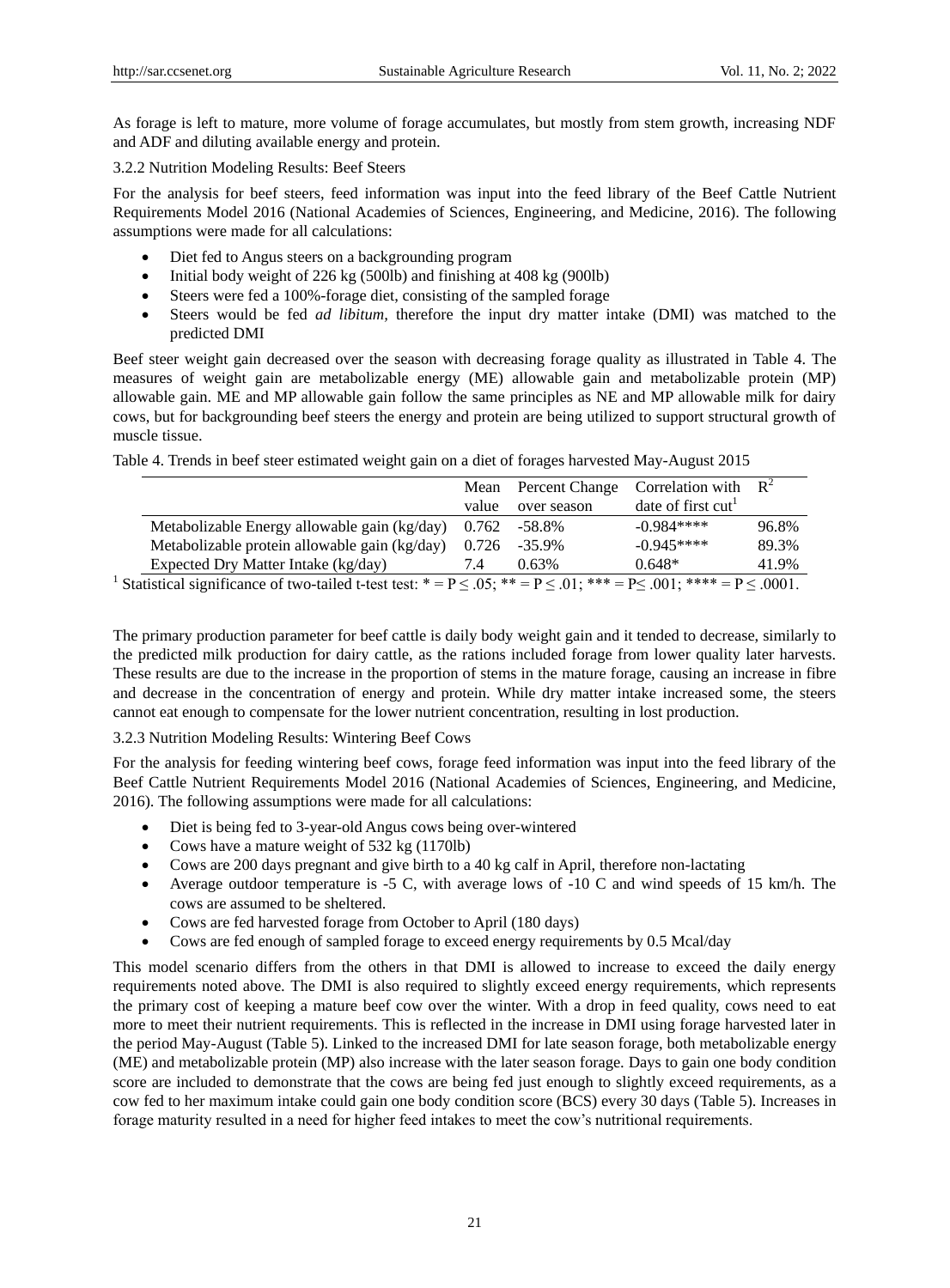|                                                                                                                                                                                                                                                                                                                                 | Average | Percent change | Correlation with               | $R^2$ |
|---------------------------------------------------------------------------------------------------------------------------------------------------------------------------------------------------------------------------------------------------------------------------------------------------------------------------------|---------|----------------|--------------------------------|-------|
|                                                                                                                                                                                                                                                                                                                                 |         | over season    | date of first cut <sup>1</sup> |       |
| Dry Matter Intake $(kg/d)$                                                                                                                                                                                                                                                                                                      | 7.52    | $+25.0%$       | $0.978***$                     | 95.7% |
| Metabolizable Energy provided (Mcal/d)                                                                                                                                                                                                                                                                                          | 16.82   | $+7.1%$        | $0.975***$                     | 95.0% |
| Metabolizable Protein provided $(g/d)$                                                                                                                                                                                                                                                                                          | 508.9   | $+9.3%$        | $0.955***$                     | 91.2% |
| Days to gain one Body Condition Score                                                                                                                                                                                                                                                                                           | 298.73  | $-1.6%$        | $-0.492$                       | 24.2% |
| $\mathcal{C}$ . The set of $\mathcal{C}$ , $\mathcal{C}$ , $\mathcal{C}$ , $\mathcal{C}$ , $\mathcal{C}$ , $\mathcal{C}$ , $\mathcal{C}$ , $\mathcal{C}$ , $\mathcal{C}$ , $\mathcal{C}$ , $\mathcal{C}$ , $\mathcal{C}$ , $\mathcal{C}$ , $\mathcal{C}$ , $\mathcal{C}$ , $\mathcal{C}$ , $\mathcal{C}$ , $\mathcal{C}$ ,<br>. |         | مله مله مله    | $R \times 0.01$                |       |

Table 5. Wintering Beef Cows: Trends in dry matter intake, weight gain, energy, and protein on a diet of forage harvested May-August 2015

<sup>1</sup> Statistical significance of two-tailed t-test test: \* =  $P \le 0.05$ ; \*\* =  $P \le 0.01$ ; \*\*\* =  $P \le 0.01$ ; \*\*\*\* =  $P < 0.0001$ .

#### *3.3 Results: Production Loss and Economics*

Based on the documented decreases in nutritional value of forages, milk output, and weight gain, all showed linear declines over the season. To determine the opportunity cost of lost production due to delaying harvest by an additional day, linear regression models predicting production loss per day of delayed harvest were calculated from the relationships illustrated in Table 3 and Table 5. The models were then adjusted to an annual scale to be more relevant and simpler to interpret. Predictions of the lost revenue per animal per unit time were made by multiplying the production models with market prices.

#### 3.3.1 Dairy and Beef

Predicted milk yields from diets containing the sampled forages declined over the season (Table 3 and Table 5). The economic value of lost milk production due to time of harvest was estimated based on March 2017 sale prices of milk components of C\$10.71/kg fat, C\$7.45/kg protein and C\$1.52/kg other solids, assuming 3.8% fat, 3.1% protein and 5.5% other solids in the predicted milk yields (Dairy Farmers of Ontario website, March 2017). For each day of delayed harvest, annual revenue from milk sales was predicted to decline C\$7.87/cow provincially, or C\$4.65/cow, C\$5.16/cow, and C\$7.41/cow for Southcentral, Southeastern, and Southwestern Ontario, respectively (Table 6).

For an average 80-cow dairy farm in Ontario, the revenue loss is expected to be C\$630 for each additional day of delay, which is equivalent to C\$19,000 for 30 days of delay and C\$38,000 for 60 days of delay. 30 days would represent a delay from mid-June, generally an optimal time for harvest nutritionally, to mid-July, optimal for the fledging of nestling birds. First cut in forage for dairy is often in mid to late May, closer to a 60-day difference between mid-May and mid-July.

The economic value of lost bodyweight gain in beef cattle was estimated based on an average April 2017 auction price of C\$3.52/kg live weight and a backgrounding duration of 400 d. For each day of extending the harvest, reduced weight gain was equivalent to C\$5.49/head provincially, or C\$6.96/head, C\$6.36/head, and C\$4.11/head for Southcentral, Southeastern and Southwestern Ontario, respectively (Table 6).

For an average 175-head feedlot in Ontario, the revenue loss is expected to be C\$961 for each additional day of delay, which is equivalent to C\$28,830 for 30 days of delay. First cut timing for hay for beef is variable but is often mid-June to early-July.

Table 6. Average change in annual dairy and beef cattle performance per day of delayed harvest across Ontario and in each region

|                                                     | Province-wide | Southwest | Southcentral | Southeast |
|-----------------------------------------------------|---------------|-----------|--------------|-----------|
|                                                     | Ontario       |           |              |           |
| Milk production change (kg/yr/cow)                  | $-10.9$       | $-10.27$  | $-6.44$      | $-7.15$   |
| Value of milk production change (2017 C\$/yr/cow)   | $-C$7.87$     | $-C$7.41$ | $-C$4.65$    | $-C$5.16$ |
| Beef bodyweight gain (g/d/head)                     | $-1.56$       | $-1.16$   | $-1.97$      | $-1.79$   |
| Value of beef bodyweight gain (2017 C\$/400 d/head) | $-C$5.49$     | $-C$4.11$ | $-C$6.96$    | $-C$6.36$ |

#### *3.4 Results: Impact on Cost of Production and Economics*

Another method to analyze the cost of delaying forage harvest is to compare production costs, in this case feed costs, using forage harvested on different dates. The outputs must be for the entire season, so the cost of inputs may be fairly compared. By estimating the cost of the different forages and using the predicted feed intakes, the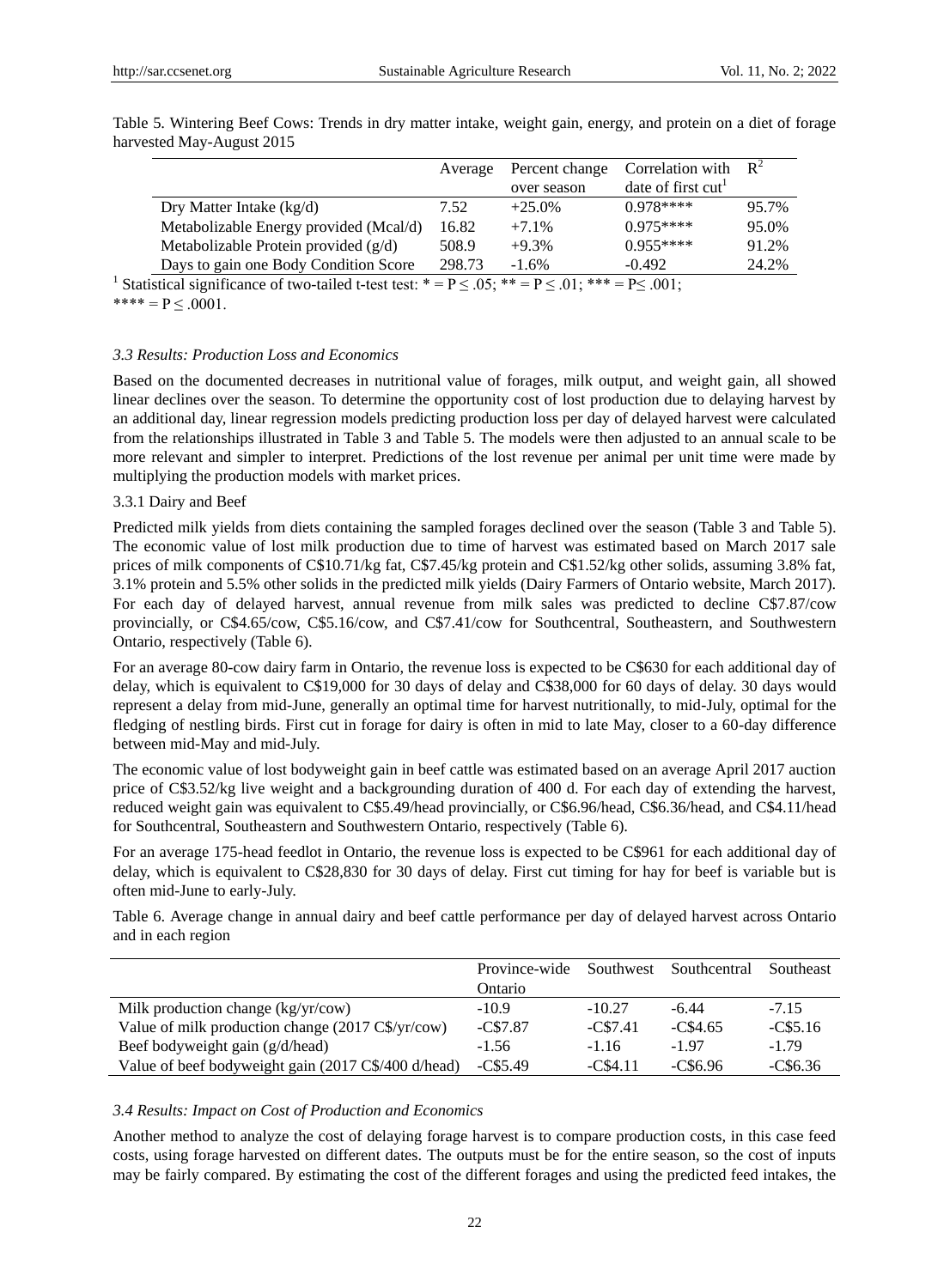production cost of raising an animal through its phases can be estimated.

For beef cows and steers the following assumptions were used for yield calculations and costs:

- A blend of 75% timothy and 25% red clover was being fed
	- o This assumption was used to estimate yield. This is reasonable for the sampled forages. All predictions for DM required per animal were calculated from the sampled forages.
- Cuts would be spaced 35 days apart but could be pushed to 30 days if needed.
- Critical fall harvest period for clover determined when another cut was no longer feasible. August  $31<sup>st</sup>$ was used as the last day to cut for Southcentral, Southeastern and Southwestern Ontario.
- For simplicity, cuts 2 and 3 were considered of equal quality to the first cut. Few comparable estimates are available.
- Total estimated forage yield was calculated as the sum of yield from cuts 1, 2 and where possible cut 3. Total yield was estimated for each date of hypothetical first cut with second and third cuts 35 days after the previous cuts.
- Estimated yield (from Ontario Ministry of Agriculture, Food and Rural Affairs, 2016) for first cut were 1200 kg/ac in the last week of May rising to 2200 kg/ac in August. Estimated second cut yields were 650 kg/ac when the first cut occurred in late May dropping to 375 kg/ac when the first cut occurred in the last week of July and zero after that. Estimated third cut yields were 450 kg/ac when the first cut occurred in late May, dropping to 281 kg/ac when the first cut occurred in the third week of June and zero after that.
- Per acre costs were estimated using the 2017 edition of Ontario Ministry of Agriculture, Food, and Rural Affairs' Publication 60: Field Crop Budget for Alfalfa-Timothy Hay and the 2016 Farmland Value and Rental Value Survey (Deaton, 2017)
- Variable costs such as fuel, labour and custom work were adjusted based on the number of cuts undertaken
- Rent costs were C\$75, C\$115, and C\$140/acre for Southcentral, Southeastern and Southwestern Ontario, respectively.

To determine the cost of delayed harvest, the production cost per acre of hay was estimated and average estimated yields were taken from Ontario Ministry of Agriculture, Food and Rural Affairs (2016). Then estimated production costs per acre were used to calculate the feed cost per kg of DM, using the following formulae.

$$
Feed \; Cost = \frac{Cost/Arc}{kg \; DM/Arcr}
$$

Next, the amount of DM required per animal during their phase of production was calculated assuming they were fed solely on the sampled forage.

$$
DM \text{ req. per Animal} = \text{DMI} \left(\frac{kg}{d}\right) \times \text{Days on Feed}
$$

Using the cost of the sampled forage (C\$/kg of DM) and the DM requirements, the cost of feeding one steer or cow through their respective production phase was determined.

Cost per Animal = 
$$
\frac{Feed \ Cost}{kg \ DM} \times \frac{DM \ req.}{Animal}
$$

Finally, the following equation was used to determine the cost per acre of delayed harvest:

$$
Cost/Animal_{mid-June} = Cost/Animal_{mid-July}
$$
  

$$
Cost/Animal_{mid-June} = DM \text{ reg}_{mid-July} \times \frac{Subsidized \text{ Cost/Arcmid-July} }{kg \text{ DM/Arcmid-July} }
$$
  

$$
Subsidized \text{ Cost/acrmid-July } = \frac{Cost/Animal_{mid-June}}{DM \text{ req.}/Animal_{mid-July} } \times kg \text{ DM/Arcmid-July } \times kg \text{ DM/Arcmid-July } \times kg \text{ DM/Arcmid-July } \times kg \text{ DM/Arcmid-July } \times kg \text{ DM/Arcmid-July } \times kg \text{ DM/Arcmid-July } \times kg \text{ DM/Arcmid-July } \times g \text{ DM/Accmid-July } \times g \text{ DM/Accmid-July } \times g \text{ DM/Accmid-July } \times g \text{ DM/Accmid-July } \times g \text{ DM/Accmid-July } \times g \text{ DM/Accmid-July } \times g \text{ DM/Accmid-July } \times g \text{ DM/Accmid-July } \times g \text{ DM/Accmid-July } \times g \text{ DM/Accmid-July } \times g \text{ DM/Accmid-July } \times g \text{ DM/Accmid-July } \times g \text{ DM/Accmid-July } \times g \text{ DM/Accmid-July } \times g \text{ DM/Accmid-July } \times g \text{ DM/Accmid-July } \times g \text{ DM/Accmid-July } \times g \text{ DM/Accmid-July }
$$

Loss of Delayed Harvest = Original Cost per Acre  $-$  Subsidized Cost per Acre

Cost/Animalmid-June, DM requirementmid-July and kg of DM/Acremid-July were calculated. Subsidized Cost/Acremid-July was the calculated cost of production, of a first cut taken in mid-July that would need to be met to match the cost per animal of a  $1<sup>st</sup>$  cut taken in mid-June.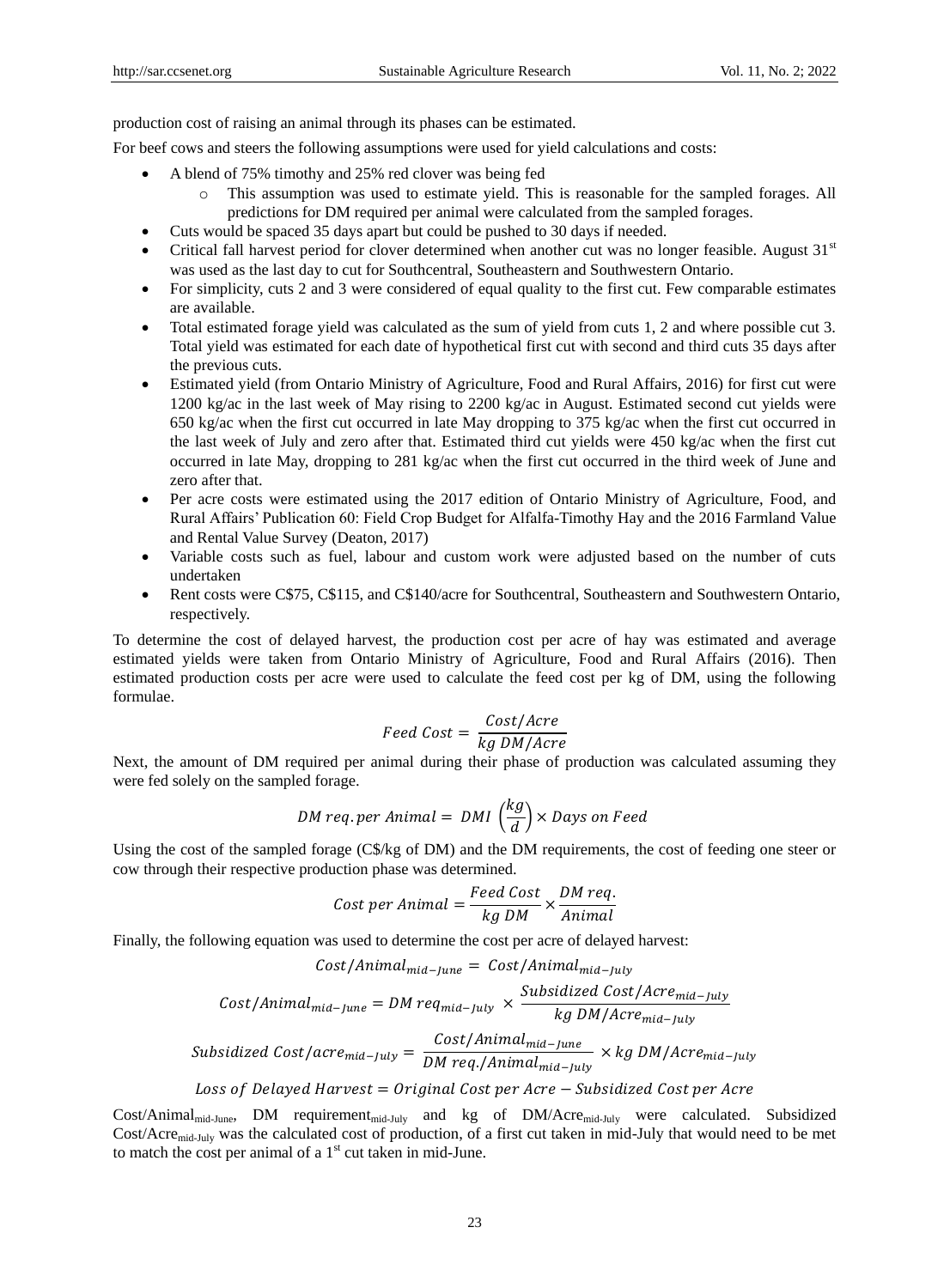#### 3.4.1 Backgrounding Steers

For backgrounding steers, a target rate of an Average Daily Gain (ADG) of 0.6kg/d was selected for the models as it was predicted that forages sampled in both mid-June and mid-July could both meet this target, with the only variable being the intake required to meet the target. This allowed for the cost of delayed harvest to be estimated on a per acre basis as it is assumed that other costs associated with raising a steer (housing, labour, etc.) would remain constant as the predicted time to finishing weight was the same for steers fed the mid-June and the mid-July first cuts.

Table 7 shows the average estimates of production impact per acre. Average dry matter intake (DMI) increases May-August to meet the average daily gain (ADG) target as forage quality decreases. As quality decreases, average days to finish, and average dry matter required all increase. As date of first cut increases, the likelihood of a second or third cut decreases, reducing cost per acre. As dry matter intake increases, average cost per steer increases.

Table 7. Estimate of mean production and economic impact and change over season for forage production, backgrounding steers and wintering beef cows on forage harvested May-August

|                                  | Mean      | Percent change | Correlation with  | $R^2$ |
|----------------------------------|-----------|----------------|-------------------|-------|
|                                  |           | over season    | date of first cut |       |
| <b>Forage Production</b>         |           |                |                   |       |
| Dry Matter Intake (kg/d)         | 6.84      | 14.5%          | $0.968***$        | 93.8% |
| Average Daily Gain (kg/d)        | 0.584     | $-11.4%$       | $-0.822***$       | 67.5% |
| Days to Finish                   | 309.98    | $+13.8%$       | $0.815***$        | 66.4% |
| Dry Matter Required (kg)         | 2125.7    | $+28.8%$       | $0.914***$        | 83.6% |
| $Cost/ \, acre$                  | C\$401.20 | $-19.6%$       | $-0.804***$       | 64.6% |
| Cost/kg Dry Matter               | C\$0.1481 | $-5.7\%$       | $-0.324$          | 10.5% |
| <b>Backgrounding Beef Steers</b> |           |                |                   |       |
| Cost/ beef steer                 | C\$314.42 | 23.5%          | $0.656*$          | 43.1% |
| <b>Wintering Beef Cows</b>       |           |                |                   |       |
| Cost/ beef cow                   | C\$200.36 | 20.2%          | $0.703**$         | 49.4% |

<sup>1</sup>Statistical significance of two-tailed t-test test: \* = P  $\leq$  .05; \*\* = P  $\leq$  .01; \*\*\* = P  $\leq$  .001; \*\*\*\* = P  $\leq$  .0001.

Figure 2 shows the variation in production cost per animal for forage first cut on a certain date over the May to August season. This shows optimal harvest period in June and the cost increases when using late harvest forages to feed backgrounding beef steers and wintering beef cows.

On a per acre basis, the value lost from delaying  $1<sup>st</sup>$  cut from mid June to mid July, when backgrounding steers was found to be approximately C\$31 provincially, or C\$42, C\$36, and C\$32 per acre (2017) for Southcentral, Southeastern and Southwestern Ontario respectively.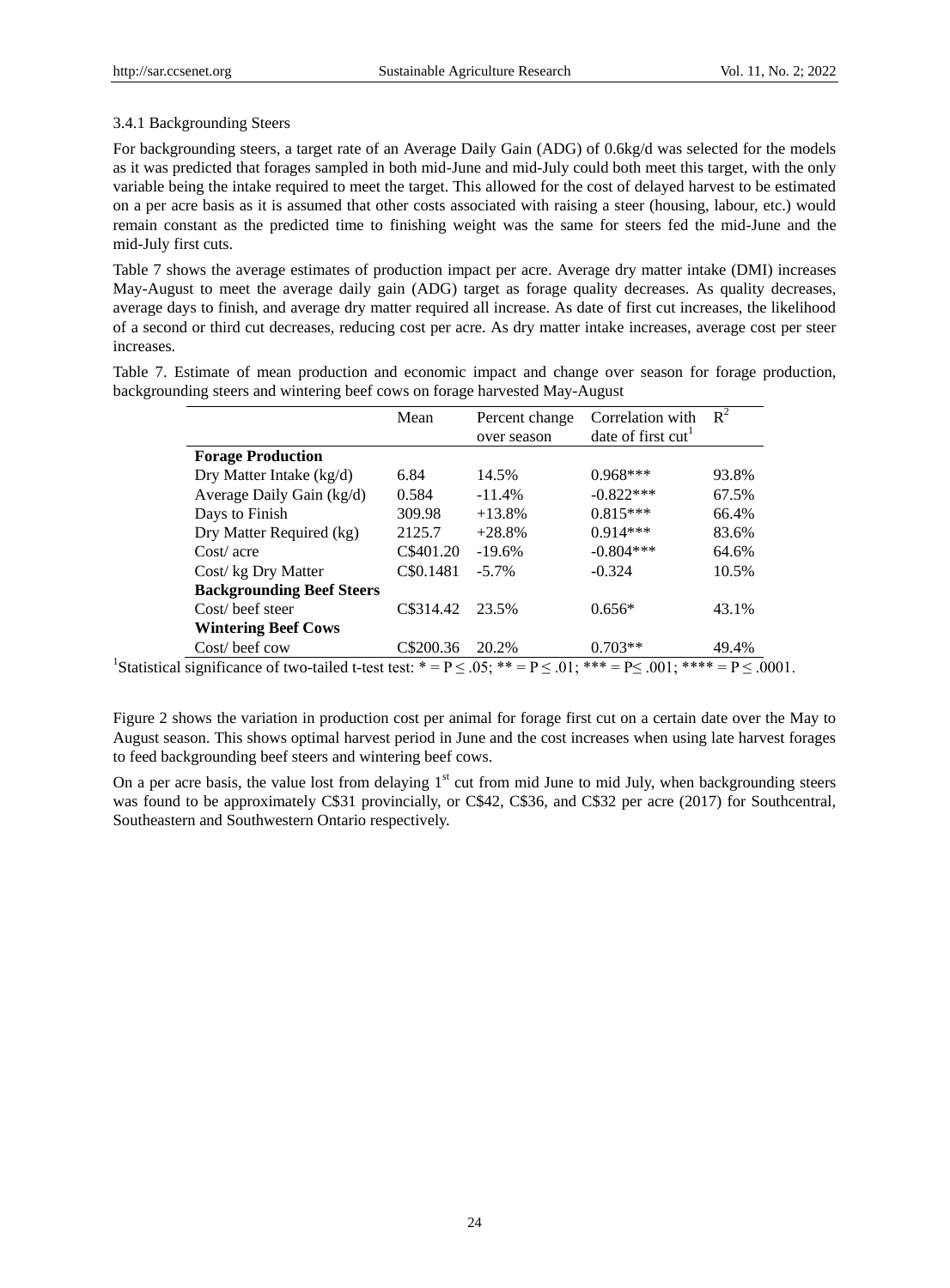

Figure 2. Estimated cost per animal (C\$ 2017) for wintering beef cows and backgrounding beef steers fed rations including forage first cut on different dates May-August

#### 3.4.2 Wintering Beef Cows

For wintering beef cows, the reported feed intakes are the same as those used in the previous section on beef cows (Section 3.2.3). Table 7 and Figure 2 present estimates of costs for wintering beef cows using hay first harvested at different stages in the season. Intake of dry matter would increase over the season as nutritional quality decreases. Average cost per cow increases due to the increased intake required to provide nutrition.

On a per acre basis, the value lost from delaying  $1<sup>st</sup>$  cut from mid-June to mid-July, when feeding cows over winter, was found to be approximately C\$45 provincially, or C\$66, C\$45, and C\$46 per acre for Southcentral, Southeastern and Southwestern Ontario respectively (Table 8) reflecting regional differences (2017 values).

Table 8. Estimated cost per acre of reduced production value due to use of hay harvested mid-July compared to mid-June (C\$ 2017)

|                                                          | Provincial | Southwest                                                       | Southcentral Southeast |              |
|----------------------------------------------------------|------------|-----------------------------------------------------------------|------------------------|--------------|
| Backgrounding steers C\$31/ acre C\$32/ acre C\$42/ acre |            |                                                                 |                        | $CS36/$ acre |
| Wintering beef cows                                      |            | $CS45 / \text{acre}$ $CS46 / \text{ acre}$ $CS66 / \text{acre}$ |                        | $CS45/$ acre |

#### **4. Discussion**

Hay crops and pasture exist to produce feed for livestock and the livelihoods of farmers. Yet their existence creates what biologists call surrogate or secondary nesting habitat for grassland bird species like the Bobolink and Eastern Meadowlark, suggesting multiple management objectives and potential trade-offs. Delayed hay harvest is often recommended by biologists to benefit the survival of grassland birds, like Bobolink and Eastern Meadowlark (Put et al., 2020; Campomizzi et al., 2019; Pintaric, 2018; Brown and Nocera, 2017; Diemer and Nocera, 2016), and also for European farmland birds (OECD, 2019; Broyer et al., 2016). The nutritional quality of perennial forages (hay) inevitably declines over the growing season (Moore et al., 2020; Karn et al., 2004; Ball et al., 2001; Upfold and Wright, 1994). The production and profitability of farms are necessarily affected by delayed hay cutting.

This study quantified the nutritional quality of forages across the entire season beyond typical harvest dates to assess the impact of delayed hay harvest on beef weight gain and dairy milk production. In a new contribution, using nutritional and economic modeling, yield, cost and price data, this study projected the economic impact of a delayed first cut on dairy and beef production per animal, per day of harvest delay, per acre, and for an average farm operation. This provides scientific evidence to inform incentive program design and educational materials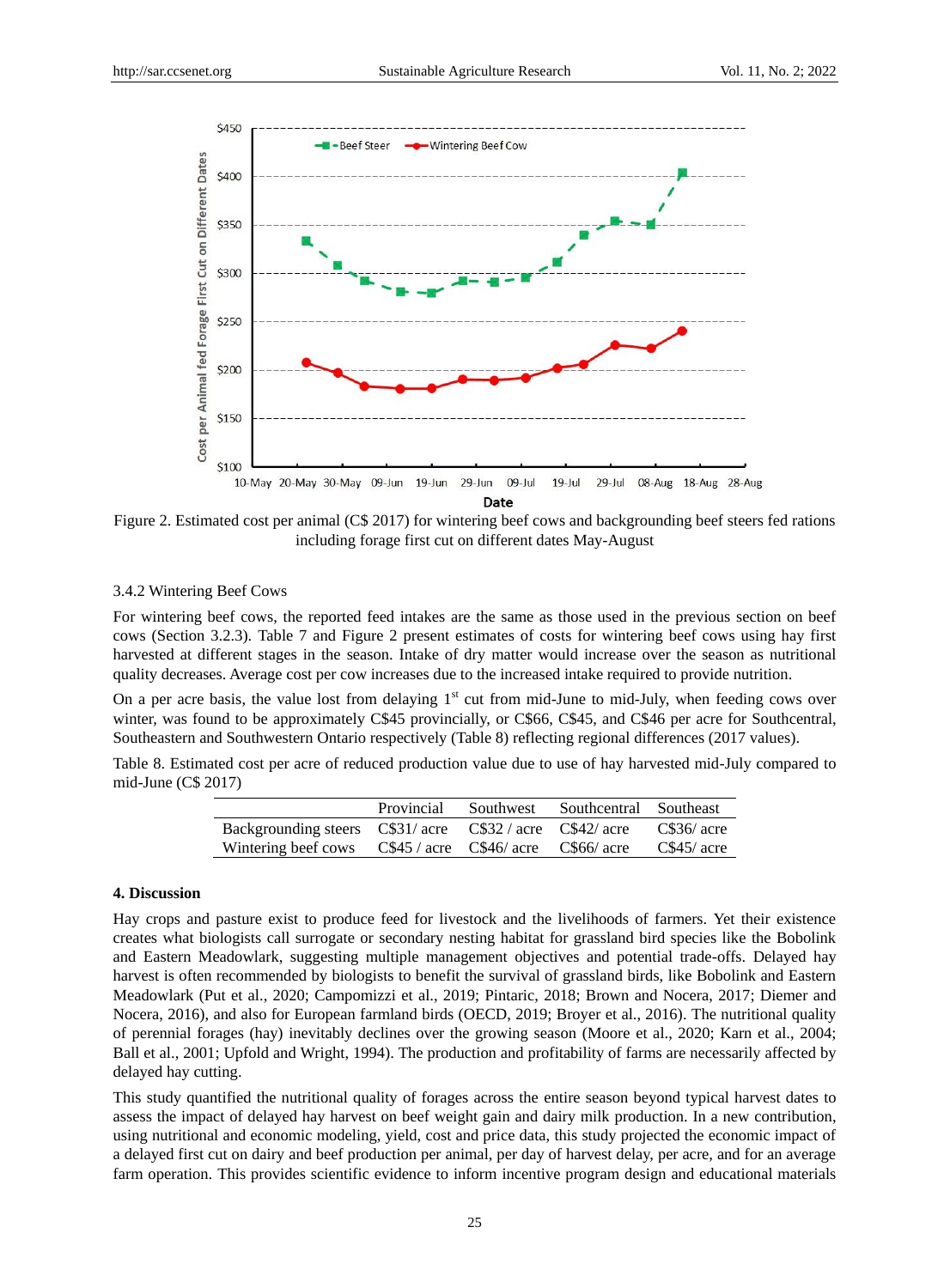for on-farm decision-making. It also contributes to a priority research topic identified in the recovery strategy for these threatened species (Ontario Ministry of Environment, Conservation and Parks, 2020; McCracken et al., 2013).

Timing of Bobolink fledging generally begins in mid-June and often peaks in late June or early July (Pintaric, 2018; Brown and Nocera, 2017; Diemera and Nocera, 2016), although there can be significant annual and geographic variation. There are also geographic differences in the seasonal change of nutritional quality, as revealed in this study and Brown and Nocera (2017). Delay of harvest until July 15 is thought to allow fledging of most nestlings (Put et al., 2020; Kyle and Reid, 2015). Delay until July 1 may allow 80-90% of young to fledge (Mussell et al., 2013). This study links knowledge of bird fledging and survival with nutritional value and economic impact and allows a detailed empirical basis for trade-offs and optimization between bird conservation and livestock production (also see Brown and Nocera, 2017).

Inter-disciplinary research on grassland bird BMPs would better integrate the assessment of their ecological efficacy with production, economics, and on-farm practicality. European researchers have done more interdisciplinary work including both conservation and agricultural researchers to assess different aspects of projects (e.g., Tallowin and Jefferson, 1999). Inter-disciplinary approaches should be considered for future projects in Canada, such as coupling forage analysis, nutritional modeling, economic analysis, and bird ecology and nesting studies.

The results of this study will support on-farm decision-making by farmers and landowners, providing science-based estimates of the economic and production impacts of delaying the first cut of hay until after July 15, commonly recommended to benefit grassland birds. For example, a farmer considering the suggested BMPs for delayed haying (Kyle and Reid, 2015), would be better able to assess the impact those practices would have on production and income. Combined with data on bird survival, this makes it easier to assess the economic impact of cutting one or more fields later to benefit bird nesting.

The findings will also ensure the design of stewardship programs can be based on scientific evidence. Considerable research has gone into evidence on bird survival and reproduction. The estimates of reduced production values in this study support the cost sharing values and approaches taken under the Species at Risk Partnerships on Agricultural Land program for delayed haying (Ontario Soil and Crop Improvement Association, 2018, 2022). So, the research supports both informed farm-level decision making by farmers and evidence-informed decisions in program and policy design.

#### **Acknowledgements**

Thanks to the farmer cooperators who allowed use of their land and forage crops for sampling and to the volunteers and summer students that collected the forage samples. Many people contributed to the study including Joel Bagg, Gabe Ferguson, Laura Van Vliet, Christine O'Reilly, and Christine Schmalz. Thanks to Aaron Smith, Jon McCracken and Ron Reid for their reviews of documents. Funding sources for this study included the Best Management Practices Verification and Development Program of Ontario Ministry of Agriculture, Food and Rural Affairs and the Species at Risk Partnerships on Agricultural Lands (SARPAL) program of Environment and Climate Change Canada, administered in Ontario by the Ontario Soil and Crop Improvement Association.

## **References**

Ball, D., Collins, M., Lacefield, G., Martin, N., Mertens, D., Olson, K., Putnam, D., Undersander, D., & Wolf, M. (2001). *Understanding forage quality*. American Farm Bureau Federation Publication 1-01, Park Ridge, IL, USA. Retrieved from

https://pss.uvm.edu/pdpforage/Materials/ForageQuality/Understanding\_Forage\_Quality\_Ball.pdf

- Berdahl, J., Karn, J., & Hendrickson, J. (2004). Nutritive quality of cool-season grass monocultures and binary grass-alfalfa mixtures at late harvest. *Agronomy Journal, 96*, 951-955. https://doi.org/10.2134/agronj2004.0951
- Bonnefield Research. (2016). *Canada's forage crop the overlooked cornerstone of Canadian agriculture.*  Bonnefield, Toronto. Retrieved from https://bonnefield.com/wp-content/uploads/pdf/Canadas\_Forage\_Crop.pdf
- Brown, L., & Nocera, J. (2017). Conservation of breeding grassland birds requires local management strategies when hay maturation and nutritional quality differ among regions. *Agriculture, Ecosystems and Environment, 237*, 242-249. https://doi.org/10.1016/j.agee.2016.11.004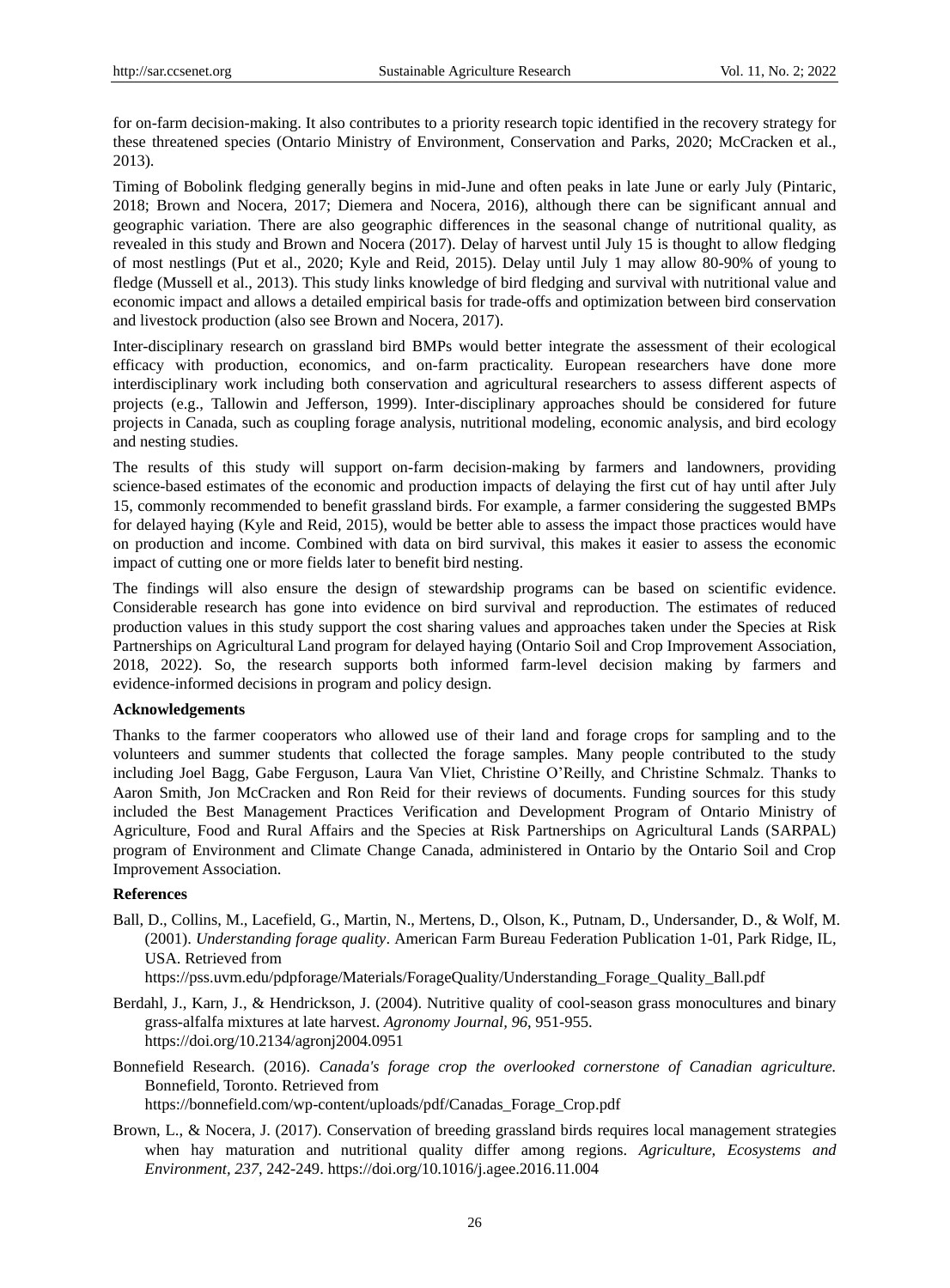- Broyer, J., Sukhanova, O., & Mischenko, A. (2016). How to sustain meadow passerine populations in Europe through alternative mowing management. *Agriculture, Ecosystems and Environment, 215*, 133-139. https://doi.org/10.1016/j.agee.2015.09.019
- Campomizzi, A., Lebrun-Southcott, Z., Van Vliet, L., & Morris, G. (2019). Rotational grazing of beef cattle to support Bobolink breeding success. *Avian Conservation and Ecology, 14*(2), 13. https://doi.org/10.5751/ACE-01420-140213
- Chakrabarti, A., Chase, L., Strong, A., & Swallow, S. (2019). Making markets for private provision of ecosystem services: The Bobolink Project. *Ecosystem Services, 37*, 100936. https://doi.org/10.1016/j.ecoser.2019.100936
- Deaton, B. (2017). *2016 Farmland value and rental value survey.* Retrieved from https://www.uoguelph.ca/fare/files/Rental-Survey-Feb\_15\_report\_AODA.pdf
- Diemera, K., & Nocera, J. (2016). Bobolink reproductive response to three hayfield management regimens in southern Ontario. *Journal for Nature Conservation, 29*, 123-131. https://doi.org/10.1016/j.jnc.2015.12.007
- Ethier, D., & Nudds, T. (2015). Scalar considerations in population trend estimates: Implications for recovery strategy planning for species of conservation concern. *Condor, 117*, 545-559. https://doi.org/10.1650/CONDOR-15-89.1
- Ethier, D., Koper, N., & Nudds, T. (2017). Spatiotemporal variation in mechanisms driving regional-scale population dynamics of a Threatened grassland bird. *Ecology and Evolution, 7*(12), 4152-4162. https://doi.org/10.1002/ece3.3004
- Fisher, J. (2008). *Estimating the value of Ontario's forage industry*. Ontario Forage Council, CORD IV, and the University of Guelph.
- Foster, A., Biligetu, B., Malhi, S., Gill, K., Mollison, B., & Leach, D. (2021). Harvest time and fertility effects on yield and quality of forage from alfalfa, hybrid bromegrass and their mixture. *Agricultural Sciences, 12*, 325-338. https://doi.org/10.4236/as.2021.124021
- Fromberger, M., Campomizzi, A., Lebrun-Southcott, Z., Pintaric, A., MacDonald, N., & Nol, E. (2020). Factors affecting Bobolink nest survival across grassland types. *Avian Conservation and Ecology, 15*(2), 13. https://doi.org/10.5751/ACE-01666-150213
- Hill J., Egan, J., Stauffer, G., & Diefenbach, D. (2014). Habitat availability is a more plausible explanation than insecticide acute toxicity for U.S. grassland bird species declines. *PLoS ONE, 9*(5), e98064. https://doi.org/10.1371/journal.pone.0098064
- Jensen, K., Robins, J., Rigby, C., & Waldron, B. (2017). Comparative trends in forage nutritional quality across the growing season in 13 grasses. *Can. J. Plant Sci., 97*, 72-82. https://doi.org/10.1139/CJPS-2015-0328
- Johnson, A. (2020). *Species at Risk Partnerships on Agricultural Lands (SARPAL) rapid impact evaluation*. Major Paper, Master's in Environmental Studies, Faculty of Environmental and Urban Change, York University, Toronto, Ontario, Canada. Retrieved from https://yorkspace.library.yorku.ca/xmlui/bitstream/handle/10315/38367/MESMP03467\_Johnson\_A.pdf
- Kyle, J., & Reid, R. (2015). *Farming with Grassland Birds: A guide to making your hay and pasture bird friendly*. Ontario Soil and Crop Improvement Association.
- Macdonald, N., & Nol, E. (2017). Impacts of rotational grazing and hay management on the reproductive success of Bobolink (*Dolichonyx oryzivorus*) in Eastern Ontario, Canada. *Canadian Wildlife Biology and Management, 6,* 53-65.
- McCracken, J., & Crews, B. J. (2013). *Bobolink/Meadowlark Round Table. Progress Report #3*. Compiled by Jon McCracken and Bette Jean Crews.
- McCracken, J., Reid, R., Renfrew, R., Frei, B., Jalava, J., Cowie, A., & Couturier, A. (2013). *Recovery strategy for the Bobolink (Dolichonyx oryzivorus) and Eastern Meadowlark (Sturnella magna) in Ontario*. Ontario Recovery Strategy Series. Prepared for the Ontario Ministry of Natural Resources, Peterborough, Ontario. pp. 88.
- Moore, K., Lenssen, A., & Fales, S. (2020). Factors affecting forage quality. In K. Moore, M. Collins, C. Nelson, & D. Redfearn (Eds.), *Forages, Volume 2: The Science of Grassland Agriculture* (pp. 701-717). Wiley-Blackwell. https://doi.org/10.1002/9781119436669.ch39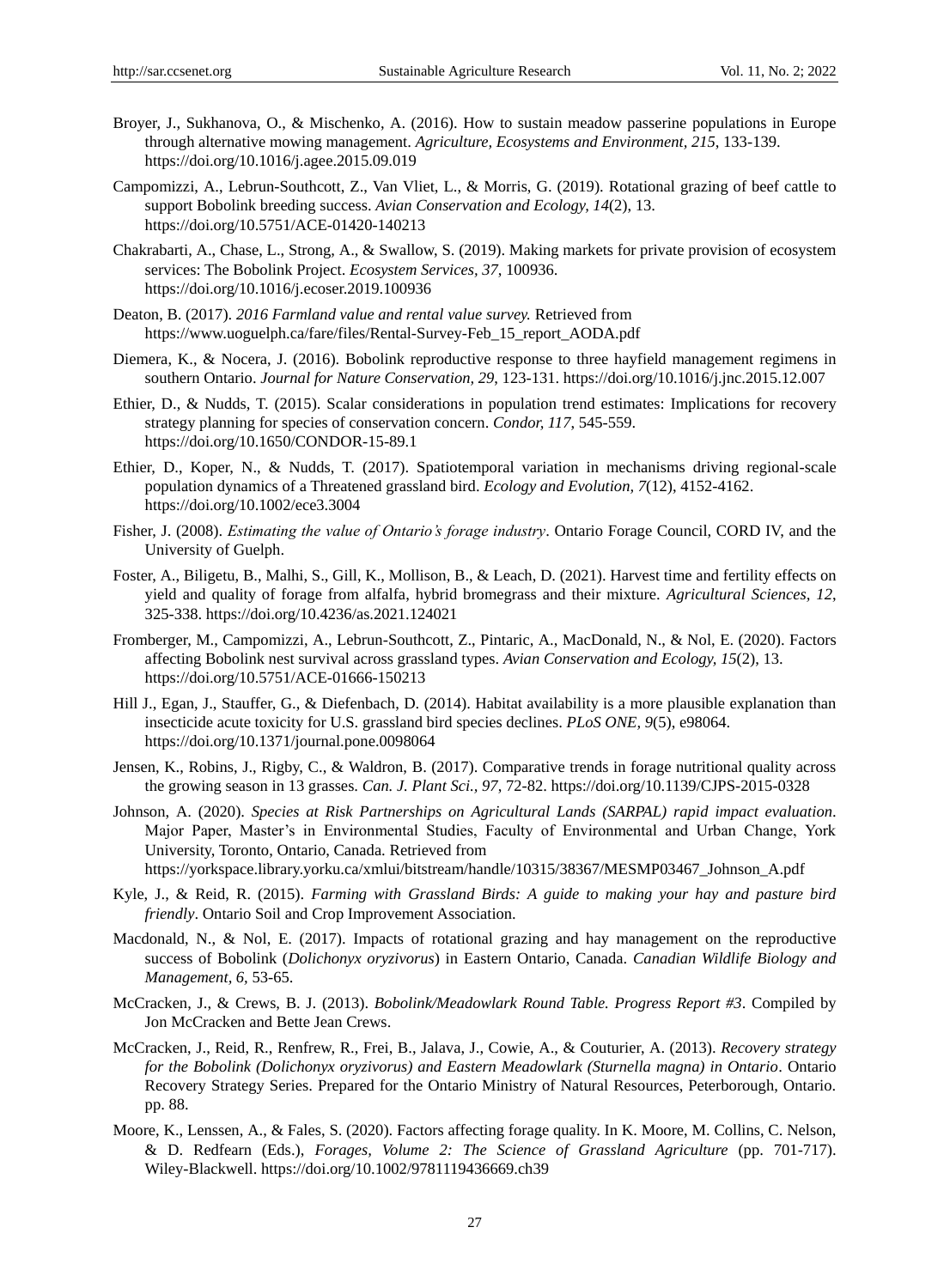- Mussell, A., Schmidt, C., Ethier, D., & Yungblut, D. (2013). *Synthesis of knowledge on agricultural practices related to grassland bird habitat*. George Morris Centre, Guelph, ON.
- National Academies of Sciences, Engineering, and Medicine. (2016). *Nutrient requirements of beef cattle: eighth revised edition*. Washington, DC: The National Academies Press. https://doi.org/10.17226/19014.
- National Research Council. (2001). *Nutrient requirements of dairy cattle: seventh revised edition, 2001*. Washington, DC: The National Academies Press. https://doi.org/10.17226/9825
- Nocera, J., Parsons, G., Milton, G., & Fredeen, A. (2005). Compatibility of delayed cutting regime with bird breeding and hay nutritional quality. *Agriculture, Ecosystems and Environment, 107,* 245-253. https://doi.org/10.1016/j.agee.2004.11.001
- North American Bird Conservation Initiative Canada. (2019). *The state of Canada's birds, 2019*. Environment and Climate Change Canada, Ottawa, Canada.
- Ontario Ministry of Agriculture, Food and Rural Affairs. (2009). *Agronomy guide for field crops*. Publication 811.
- Ontario Ministry of Agriculture, Food and Rural Affairs. (2016). *Feed analysis reports explained*. Factsheet.
- Ontario Ministry of Agriculture, Food and Rural Affairs. (2017). *Field crop budgets*. Publication 60. Retrieved from http://www.omafra.gov.on.ca/english/busdev/facts/pub60.pdf
- Ontario Ministry of Environment, Conservation and Parks. (2020). *Protection and recovery of Ontario's Species at Risk 2020 review of progress summary*.
- Ontario Ministry of Natural Resources and Forestry. (2015). *Bobolink and Eastern Meadowlark government response statement*. Retrieved from

https://www.ontario.ca/page/bobolink-and-eastern-meadowlark-government-response-statement

- Ontario Ministry of Natural Resources and Forestry. (2016). *Bobolink general habitat description*. Retrieved from https://www.ontario.ca/page/bobolink-general-habitat-description
- Ontario Soil and Crop Improvement Association. (2018). *The Grassland Stewardship Program*. Species at Risk Partnerships on Agricultural Lands (SARPAL). Retrieved from https://www.ontariosoilcrop.org/oscia-programs/sarpal-xx/gsp/
- Ontario Soil and Crop Improvement Association. (2022). *Species At Risk Partnerships on Agricultural Lands*. Retrieved from https://www.ontariosoilcrop.org/oscia-programs/sarpal/
- Organisation for Economic Cooperation and Development (OECD). (2019). *Trends and drivers of agri-environmental Performance in OECD Countries*. OECD Publishing, Paris. https://doi.org/10.1787/b59b1142-en
- Palmonari, A., Fustini, M., Canestrari, G., Grilli, E., & Formigoni, A. (2014). Influence of maturity on alfalfa hay nutritional fractions and indigestible fiber content. *J. Dairy Sci., 97,* 7729-7734. https://doi.org/10.3168/jds.2014-8123
- Perkins, A., Maggs, H., Watson, A., & Wilson, J. (2011). Adaptive management and targeting of agrienvironment schemes does benefit biodiversity: a case study of the corn bunting *Emberiza calandra*. *Journal of Applied Ecology, 48,* 514-522. https://doi.org/10.1111/j.1365-2664.2011.01958.x
- Perlut, N., Strong, A., & Alexander, T. (2011). A model for integrating wildlife science and agri-environmental policy in the conservation of declining species. *Journal of Wildlife Management, 75,* 1657-1663. https://doi.org/10.1002/jwmg.199
- Pintaric, A. (2018). *The impact of agricultural land use on Bobolink occurrence, abundance, and reproductive success in an alvar landscape*. M.Sc. Thesis, Trent University, Peterborough, Ontario, Canada.
- Put, J., Campomizzi, A., & Lebrun‐Southcott, Z. (2020). Determining when bobolink finish breeding to time agricultural activity in nesting refuges. *J. Wildl. Mgt., 84*, 468-477. https://doi.org/10.1002/jwmg.21826
- Renfrew, R., Peters, K., Herkert, J., VanBeek. K., & Will, T. (2019). *A full life cycle conservation plan for Bobolink (Dolichonyx oryzivorus)*. U.S. Fish & Wildlife Service.
- Roche, J., Berry, D., Bryant, A., Burke, C., Butler, S., Dillon, P., Donaghy, D., Horan, B., Macdonald, K., & Macmillan, K. (2017). A 100-Year Review: A century of change in temperate grazing dairy systems. *J. Dairy Sci., 100,* 10189-10233 https://doi.org/10.3168/jds.2017-13182